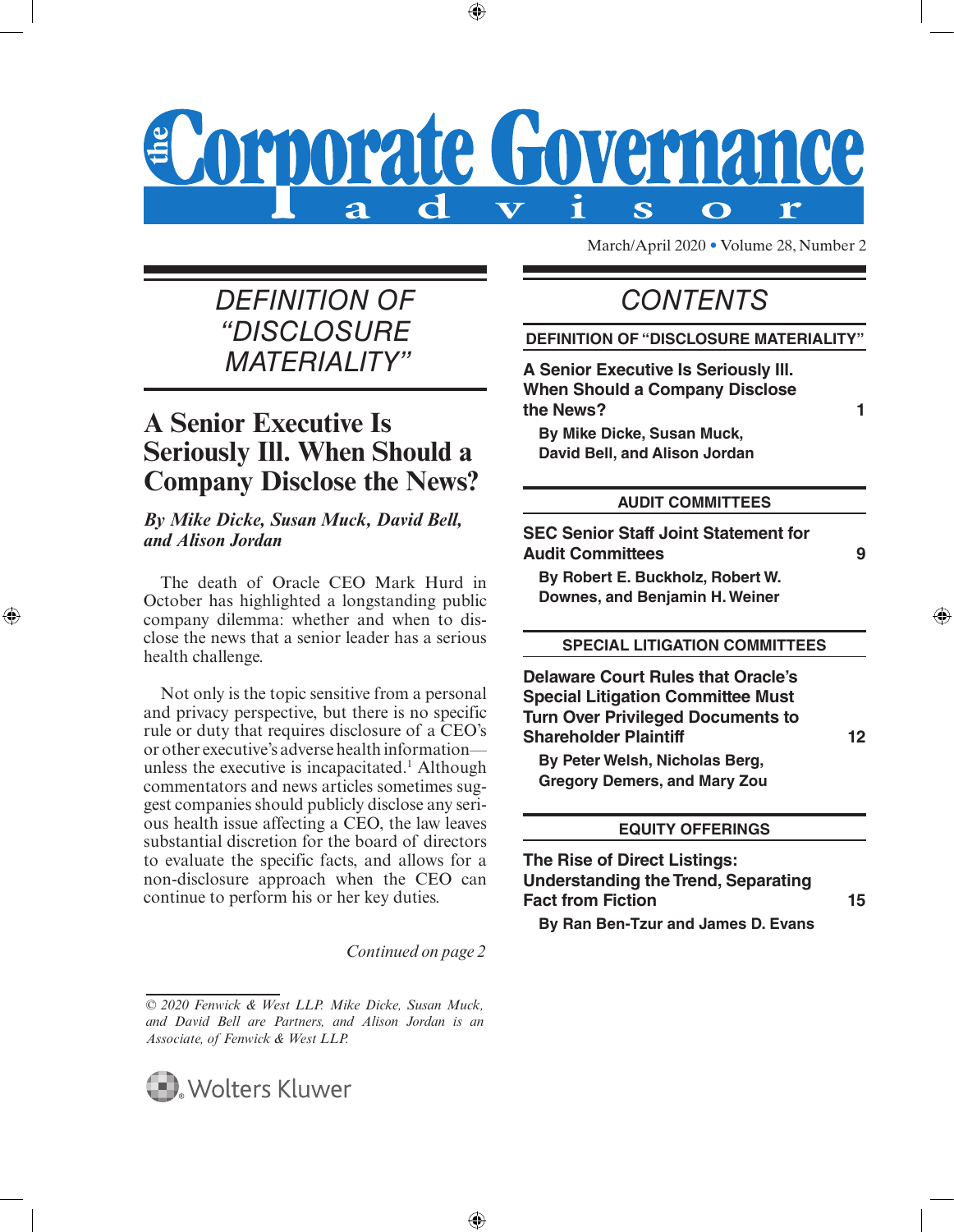This is partly because health falls into a category of information that has over time been treated differently from core business information for purposes of judging materiality—that is, information a reasonable investor would consider important—under the federal securities laws.

Not surprisingly, company executives and boards have chosen various approaches to disclose high-profile health conditions. The three main paths companies have taken are full disclosure, partial disclosure, and silence. This article explores the pros and cons of each approach given the complexities of defining "material" information in the context of health. It also explains the duties of the board and the CEO, which include keeping one another informed, and offers principles-based recommendations to limit risk exposure under securities laws.

### **What the Legal Framework Covers**

⊕

U.S. securities laws do not specifically mandate disclosure of a CEO's illness or other health-related information. Public disclosure of a CEO's health condition becomes necessary only when there is "a present duty to disclose" and the information is considered "material" the framework applicable to non-public information generally.

Securities laws require companies to disclose material information in certain circumstances that trigger the "present duty" threshold for example, where an insider is selling shares outside the parameters laid out in a so-called 10b5-1 plan for trading shares according to a pre-arranged schedule. In addition, Form 8-K requires disclosure of the departure of individuals from specified executive roles.2

However, the determination of whether an executive's health issue is material is generally left to the board's judgment. Even then, there appears to be a gloss on the materiality test that weighs against disclosure when it comes to health information. Academics and commentators disagree about when a CEO's illness becomes material to investors and whether the U.S. Securities and Exchange Commission should mandate its disclosure.

⊕

There is a dearth of case law on point; neither courts nor the SEC have concluded that adverse information about a CEO's health was so material that (in hindsight) it should have been disclosed. Because the courts have not provided standards by which to make decisions on these questions and there are no indications that the SEC will issue a rule or give further guidance in the near term, each company must navigate its particular set of facts and circumstances.

### **When Is a Health Condition So Material That a Company Needs to Disclose It?**

Determining that information is "material" enough to trigger disclosure is not a straightforward task. Legally, information is material if there is a substantial likelihood that a reasonable investor would consider that information in deciding whether to buy or sell the company's securities. Existing case law indicates that just because investors might like to know about the CEO's health, that does not mean the information is material.3 Below are some of the methods for assessing materiality.

■ *Weighing Probability and Magnitude*. Under *Basic v. Levinson*, materiality is a fact-specific test that is measured by comparing the probability that an event will occur with the anticipated impact of that event on the corporation (also known as the probability-magnitude test). For instance, when an executive is permanently or temporarily incapacitated to the point of inability to perform the duties of her role, and her role (during the period of incapacity, if temporary) is reasonably believed to be critical to the success of a company over the long term, there is a strong argument that the materiality test has been met.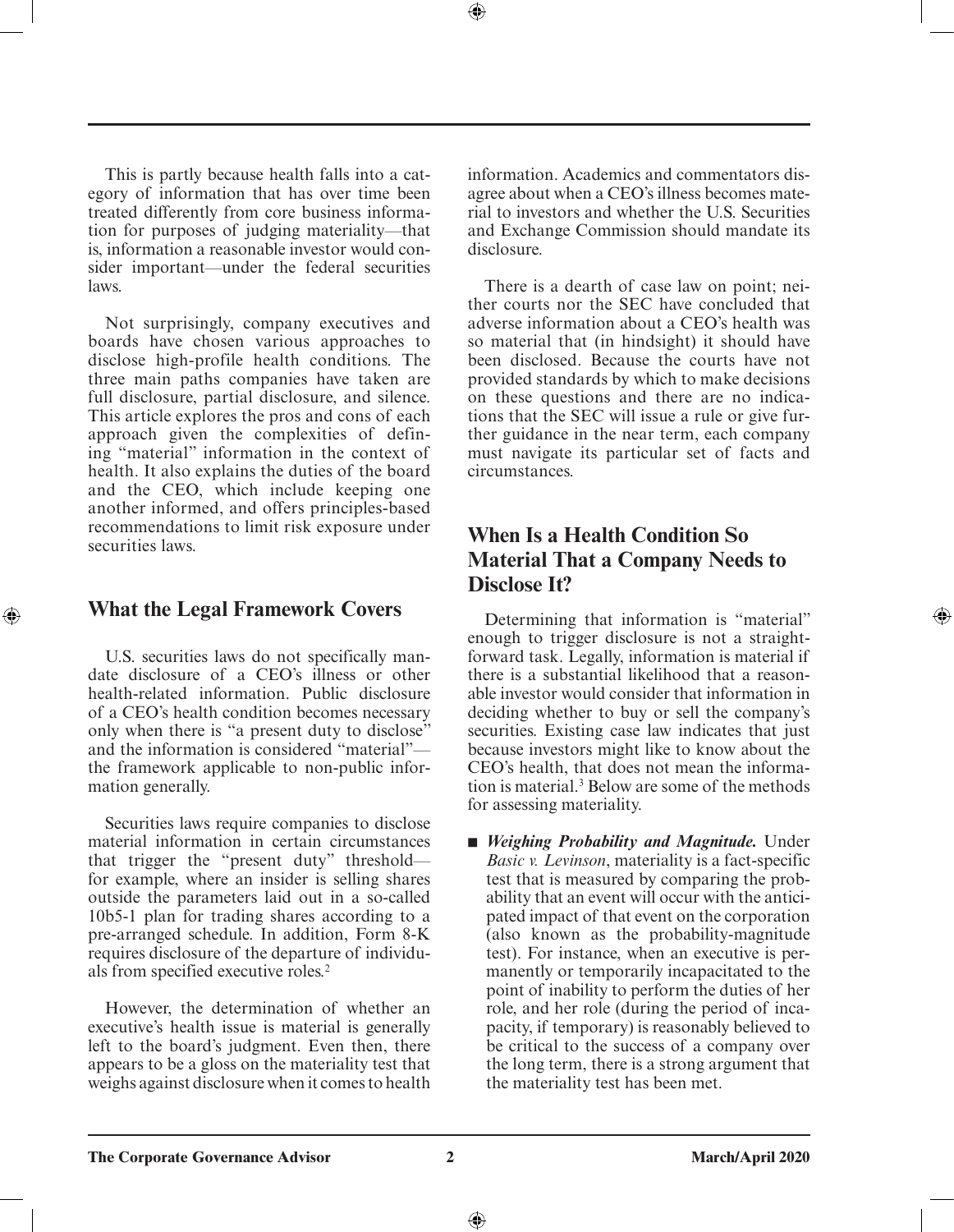- *Significant Stock Price Drops*. Another way to look at materiality is whether public disclosure of the information would cause the stock price to drop significantly. Although no court has deemed a CEO's illness to be material, at least two high-profile CEO departures were followed by significant stock price drops. Commentators have opined that in those contexts, the CEO's illness must have been material: (1) CSX stock dropped 7% upon its announcement of the CEO's medical leave; and (2) Apple stock dropped over 5% (but soon rebounded) upon Steve Jobs' resignation as CEO.4
- *The Materiality Gloss: Health Information as a De Facto Exception.* Despite the legal framework discussed above, it is clear in practice that courts and commentators struggle to apply the materiality framework—developed in the context of business information like revenue forecasts and merger discussions—to an executive's personal medical information. A gloss—or commonly accepted legal interpretation—covers the materiality test, and that gloss weighs against finding that an executive's health condition that does not incapacitate the executive is so material as to require immediate disclosure, except in extreme cases. Put simply, executive health appears to be almost a *de facto* exception to materiality because those who consider the health disclosure issue are uncomfortable deeming an individual's personal medical information to be material even where the information might appear to matter to investors to some degree.

⊕

### **Privacy versus Disclosure: Companies Walk a Fine Line**

Commentators have noted the tension between privacy rights and disclosure obligations under the federal securities laws.<sup>5</sup> Executive health is becoming a category of information that is deemed "immaterial" even though the information might be significant to investors. In the context of personal information, the materiality test may be overbroad and over-inclusive, which

appears to have led decisionmakers to create a *de facto* exception for CEO health without actually calling it an exception.

Those who are uncomfortable deeming personal medical information to be material even where it would otherwise matter to investors may be relying on decisions about non-materiality related to other business matters. Health would not be the only exception to the materiality standard, as there are several other judicially created exceptions to the materiality analysis, including cases involving business-sensitive information, ubiquitous business conduct, deference to state courts and the misuse of sensitive information.<sup>6</sup> In these situations, courts seem to be choosing to not require disclosure of certain significant information by deeming it not material. The same approach has filtered down to executive health information.

In sum, decisionmakers enforcing a company's disclosure obligations appear to be making (whether consciously or unconsciously) policy choices to treat health information differently from typical business information. This may be influenced by privacy concerns, as well as the fact that medical science is inexact and the hard "facts" about a CEO's health are often unknowable.

⊕

Predicting the outcome from a prognosis is no easy task for a doctor, let alone a board of directors, the courts or the SEC. This explanation lends further support to the conclusion that unless a CEO's health issue is so acute that it raises concerns of his or her incapacity or inability to perform critical duties, disclosure is not required.

### **Voluntary or Partial Information Can Lead to Increased Disclosure Obligations**

Although there is no law or regulation that specifically requires a company to disclose a CEO's illness to investors (other than Item 5.02 of Form 8-K, which covers departure of certain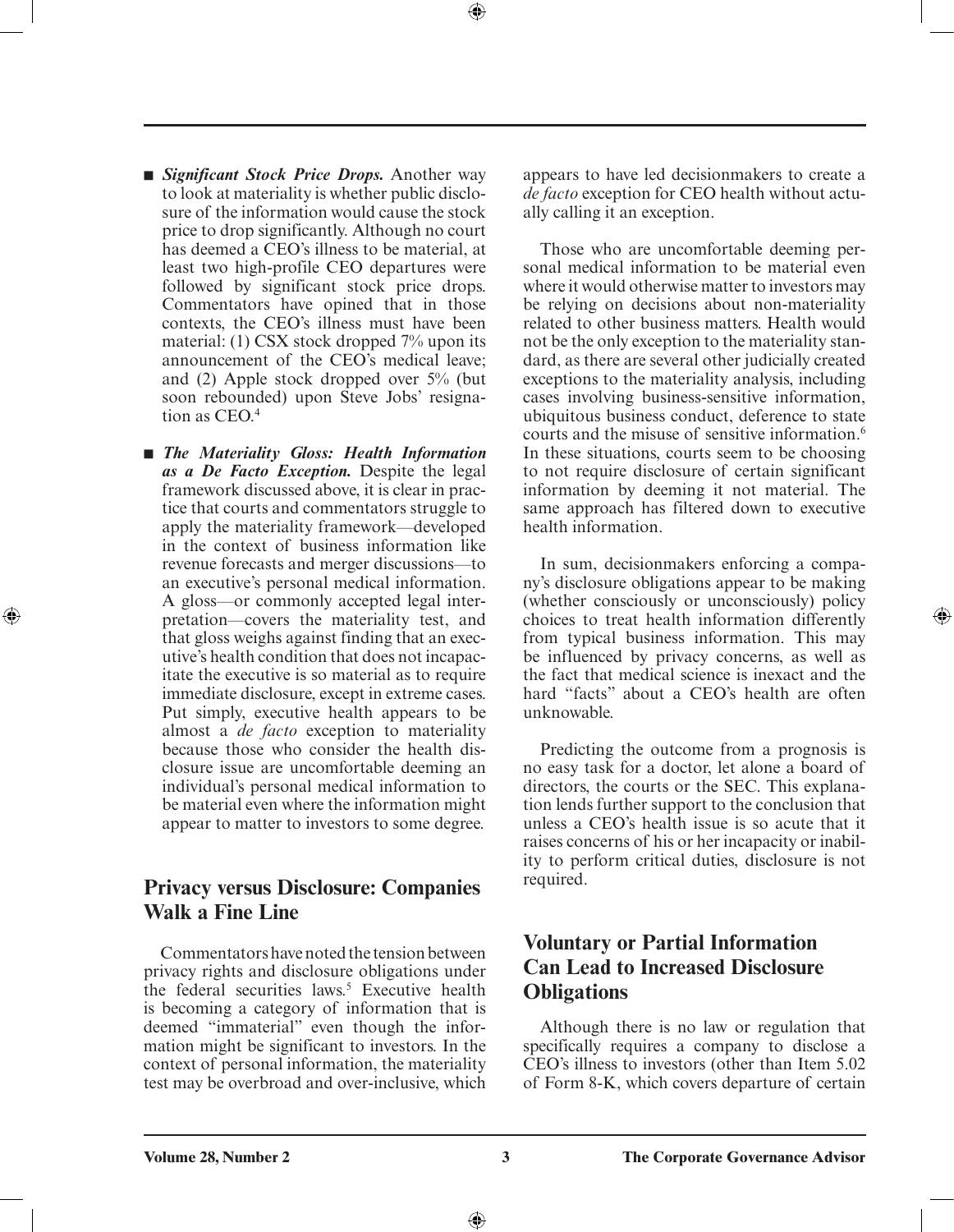executive officers), particularly when the executive continues to work, companies and boards have increased disclosure obligations—and face increased litigation risk—when they make a voluntary disclosure. The "half-truth" doctrine provides that if a company speaks, it must include all information necessary to make the statement not misleading.7 Although the SEC and courts have not yet applied this doctrine to health information, they could do so, particularly when companies voluntarily choose to provide health information that turns out not to be entirely accurate, or if they make partial or incomplete disclosures that could be viewed as misleading.

Where a company has made CEO healthrelated disclosure, the board should engage in a periodic materiality assessment and stay apprised of conditions that would trigger a public disclosure if the CEO can no longer perform the duties of a chief executive—for example, if an executive's illness is physically incapacitating but the role requires extensive travel. Shareholders have brought derivative litigation in the wake of a company's disclosures about CEO illness and death, demonstrating that some litigation risks do exist.

⊕

### **Company Approaches Range from Full Disclosure to Putting Executive Privacy First**

In determining whether and how to disclose a CEO's medical condition, companies are often guided by considerations other than mandatory disclosure requirements. Over the years, several boards and their CEOs have chosen to make voluntary public disclosures based on what they believed to be good corporate governance, transparent investor relations or assessments that the information would eventually become public.

Other companies that prioritized privacy followed the approach of keeping CEO health information closely guarded. The wide spectrum of disclosure approaches highlights the uncertainty of the law regarding how a board should balance the CEO's interest in privacy against the shareholders' desire to know all material information.

### **Best Practices:**

⊕

Because materiality is considered to be one of the most difficult judgment calls in complying with securities regulations and requirements, boards that are considering how best to handle potential health disclosures can mitigate the risks surrounding this decision through other disclosures:

- The board should consult counsel in the discussion and analysis of appropriate disclosure.
- The board should engage in succession planning while also strengthening its risk factor disclosures on the next Form 10-Q. The board should also remember that it must revisit the materiality disclosure analysis if the CEO's health declines or he or she is no longer able to perform key duties that are critical to the company's success.

### **Full Disclosure**

Because of executives' personal beliefs or corporate policies, some companies have chosen to disclose the full scope of health issues affecting their CEOs or other top executives.

■ *Berkshire Hathaway*. Berkshire Hathaway's CEO Warren Buffett rather famously boasts that he communicates with shareholders as if they are his family, adopting a transparent approach to deciding what information might be important to investors. In 2000, Berkshire Hathaway announced in a detailed press release that Buffett was going to have colon surgery. In 2012, the company again disclosed that Buffett was diagnosed with early-stage prostate cancer and would undergo radiation treatment. This approach is primarily a reflection of Buffett's personal views on disclosure versus privacy and falls on the most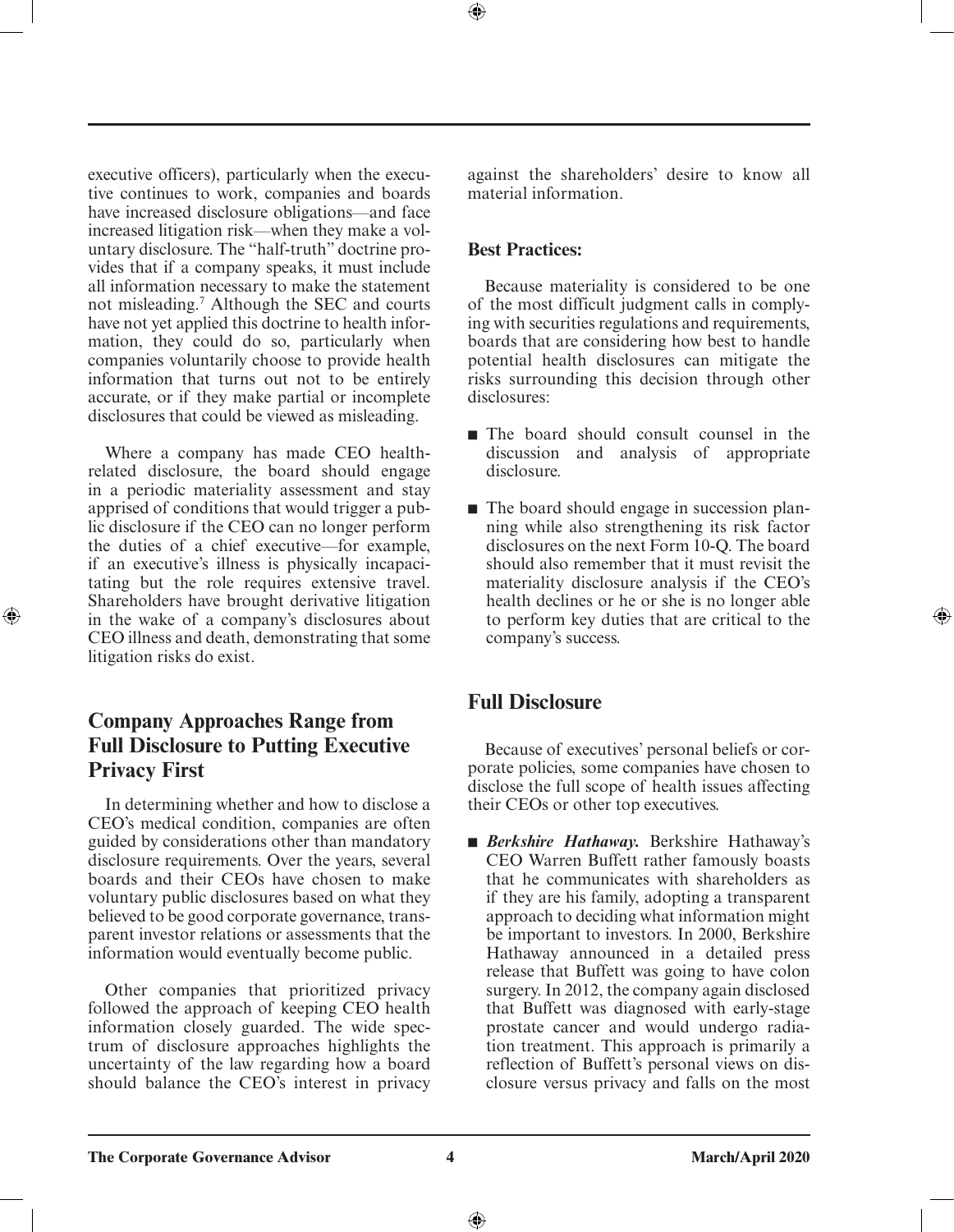transparent end of the disclosure continuum with respect to CEO health.

- *Google*. Company co-founder Sergey Brin chose to disclose a health condition before any possible affirmative duty to disclose arose (indeed, before the health condition actually materialized) when he announced in 2008 that he has a gene mutation increasing his likelihood of contracting Parkinson's disease. The announcement was made in Brin's personal blog post and was not accompanied by any formal disclosures.
- *General Motors.* In 1998, GM publicly announced as soon as it was diagnosed that Harry Pearce, its CEO at the time, had leukemia. Like Buffett, Pearce has expressed his personal belief that, with respect to a CEO's illness, "[t]here is an absolute requirement to make full disclosure. And by full disclosure I mean full public disclosure."
- *United Airlines.* Regardless of the CEO's personal views, disclosure is sometimes required. United's board responded to the sudden heart attack of Oscar Munoz in 2015 by issuing a press release and later announcing that the general counsel would serve as acting CEO. The company filed a Form 8-K disclosing Munoz's temporary medical leave (under Item 5.02 covering departure of certain officers). Although United was only required to disclose the change in leadership, it chose to provide updates on Munoz's heart transplant surgery, recovery and planned return to work in 2016.

### **Best Practices:**

⊕

As noted earlier, the SEC and federal securities laws do not require publicly traded companies to disclose any and all material information. That said, when companies choose full disclosure, their board should:

■ Develop a full communications plan and ensure that all material information being disclosed is complete and accurate.

- $\blacksquare$  Ensure that either formal or informal controls are in place for the CEO to report updates on his or her health to the company so that the board may engage in a materiality assessment and update the disclosure if needed.
- Ensure that insiders refrain from trading in issuer securities unless they disclose all material information to the market.

### **Mixed Approach: Disclosing Partial Information**

Some companies choose to disclose partial information about the CEO's health, balancing privacy with disclosure obligations.

■ *Time Warner*. CEO Steven Ross kept his heart condition and cancer treatment confidential throughout the 1980s. Then in 1991, Time Warner publicly disclosed Ross's cancer and his need to undergo further treatment. A year later, Ross updated the disclosure to include details about the seriousness of his illness and his medical leave.

⊕

■ *Kraft Foods*. The company announced in 2004 that CEO Roger Deromedi was hospitalized, but declined to provide details about his "undiagnosed medical condition," drawing criticism from the media and shareholders.

### **Best Practices:**

If the company does choose to speak about the CEO's health, it or its board should:

- Adequately accompany any voluntary disclosure with meaningful caveats and cautionary statements about the executive's prognosis, including anything that could change the situation described.
- Ensure that either formal or informal controls are in place for the CEO to report updates on his or her health to the company so that the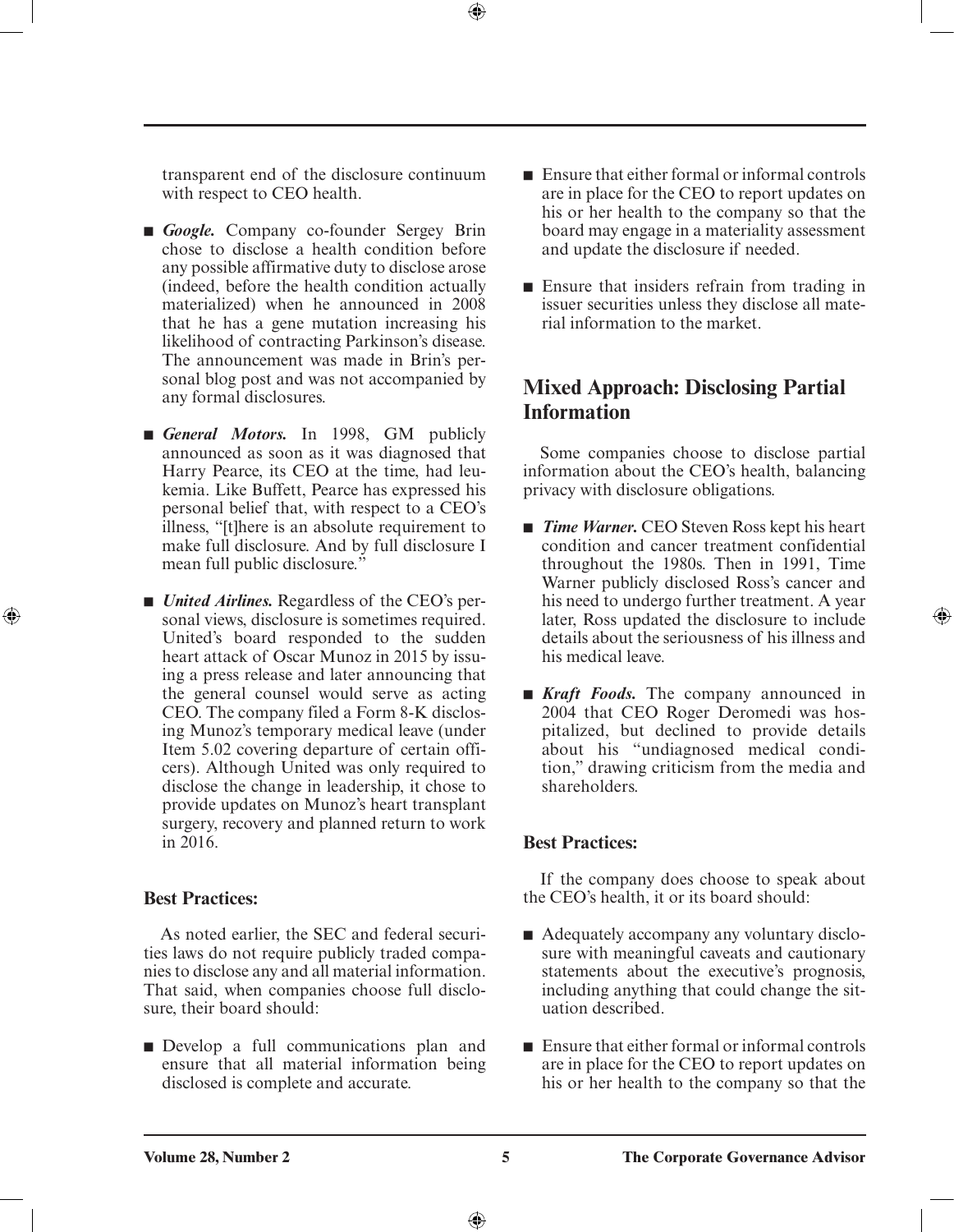board may engage in a materiality assessment and update the prior disclosure if needed.

- Make disclosures about the CEO's health only after receiving full verification of the statement and condition from a medical professional, including the uncertainties in the prognosis.
- Expressly disclaim any obligation or intent to provide updates on the CEO's health. Although companies generally do not have a duty to update information that was accurate at the time it was disclosed, if the company states publicly that "we will let you know if the CEO's condition changes," the company would arguably have assumed a duty to update.
- Avoid commenting on third-party rumors, including about the CEO's health. If the company does comment, its statement must be accurate and not misleading.

### **Protecting Privacy: The Silent Treatment**

⊕

Where the CEO continues to perform his or her duties and there is no mandatory requirement to announce a temporary replacement, several companies have opted not to disclose the CEO's health condition. A few examples follow, and we expect there are others that were never disclosed (even after the fact).

- *Bear Stearns*. During the financial crisis, CEO Jimmy Cayne kept his serious illness and hospitalization private.
- *Intel*. Former CEO Andrew Grove also chose not to disclose his cancer diagnosis for over a year, and later revealed that his treatments kept him out of the office for only three days and did not interrupt his normal work schedule.
- *Reliance Group Holdings*. This insurance company did not disclose that its CEO and major shareholder, Saul P. Steinberg, had suffered a stroke that left him partially paralyzed.

*Best Practices:* One of the board's most important roles is to plan for succession in the event of a departure of a senior executive, whether that transition is planned or unexpected. If the company chooses to not disclose any information, key steps to take include:

⊕

- Put effective emergency/short- and long-term succession plans in place in the event that a change in leadership is required, and engage in a structured process to review the plans on an annual basis.
- Discuss further succession planning with counsel.
- Consider disclosing succession plans in order to reassure stakeholders and prevent major stock price impacts if the CEO announces an illness or takes a leave of absence.
- Revise key-person risk factor in the company's next Form 10-Q, as appropriate. The language should be updated to explicitly discuss the material impact of a departure or unavailability of key executives and the company's dependence on the CEO.

### **Internal Disclosures: Duties of the CEO, Executive Officers, and the Board**

Although public disclosure of a CEO's illness requires the board to apply the specific facts to the law, the general consensus of legal scholars and commentators seems to be that the CEO is legally obligated to inform the board generally about a serious medical condition so they can plan an adequate succession strategy.8 CEOs who keep their boards in the dark have been criticized for thwarting succession planning. The duty to keep the board informed extends to other corporate officers who, if they thought the CEO was slipping in carrying out his or her duties, would have a duty to report a clear enterprise risk to the board if the CEO would not tell the board directly.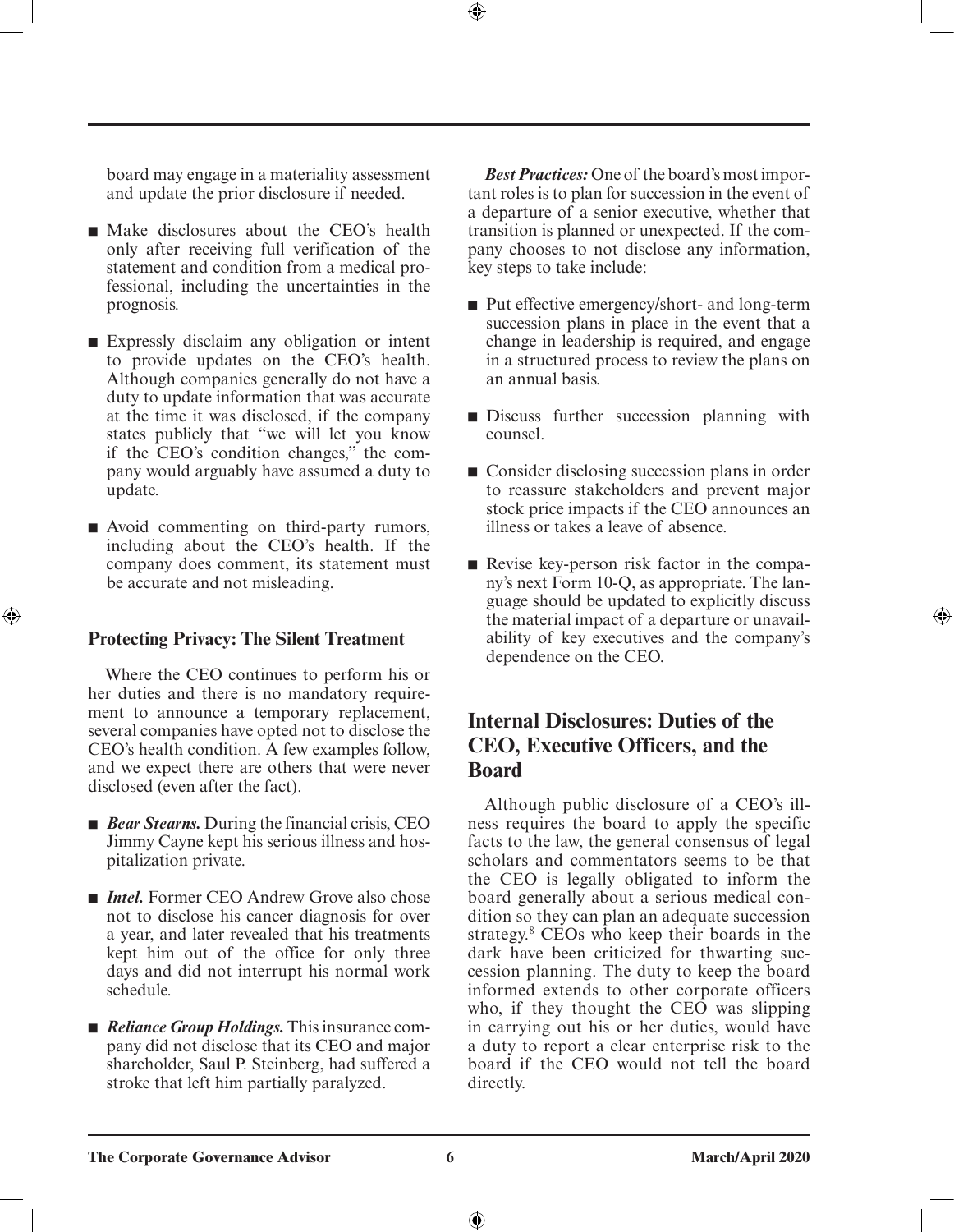The board itself can also affirmatively set expectations that the CEO and other key executives disclose personal information that is material to the company. This means the board can decide what information they would like to know from the CEO, either formally (such as in a company's bylaws) or informally (such as in discussions with the CEO). The board could also use the company's code of ethics or the CEO's employment agreement to require the CEO to disclose material information to the board. The contractual obligation might include requiring that the CEO provide periodic updates on his or her condition to the extent it impacts the board's materiality analysis and mandatory disclosure requirements discussed above.

⊕

Accordingly, if there are obvious indications that the CEO is sick, missing work or getting medical treatment, the board has a duty to investigate to evaluate disclosure obligations. Directors, officers, and spokespersons should also not make any representations that are inconsistent with the known facts (such as that the CEO is in good health), as these could conceivably violate federal anti-fraud protections.

### **Best Practices:**

⊕

Management is obligated to keep the board informed and to actively seek out information, including the following:

- Officers have a duty to keep their boards informed of potential risks and liability faced by the company, which includes internally disclosing health-related information to directors who can then evaluate disclosure obligations and engage in adequate succession planning. Withholding relevant medical information from the board may be a breach of an officer's duty of good faith.
- Board members have a duty to investigate perceived "red flags." Upon becoming aware of any problem warranting board attention, directors should make further inquiry until they are reasonably satisfied that the issue has been handled appropriately. Directors should

also revisit the materiality analysis and discussions on an ongoing basis to stay apprised if the circumstances have changed.

### **Summary of Key Takeaways**

Although a company does not have a general duty to disclose an executive's health issues, a bright-line rule is that if a senior executive is incapacitated and therefore unable to perform his or her duties, disclosure is required (particularly if the executive performs certain roles<sup>9</sup> or is otherwise reasonably believed to be critical to the success of the company). Otherwise, the board must evaluate the specific factual circumstances in light of the above legal framework to determine whether the information is material and whether there is a duty to speak. Voluntary disclosure is permissible but comes with risks.

Regardless of whether disclosure is required, the CEO should provide the board with sufficient information to engage in a materiality analysis and evaluate the company's disclosure obligations on an ongoing basis. Other officers and directors should also be cognizant of their duties to inform the board of any enterprise risks, and to investigate any perceived issues until they are reasonably satisfied that the situation is being handled appropriately.

⊕

The company should consider enhancing the key person risk factors on its next form 10-Q in order to mitigate any risks going forward. Most risk arises from partial disclosures or "halftruths"—which should be avoided. Sometimes silence with respect to executive health is the best policy.

### **Notes**

1. Although this article focuses on CEOs, the analysis and best practices apply to other critical executives or key employees.

2. *See* Item 5.02 ("If the registrant's principal executive officer, president, principal financial officer, principal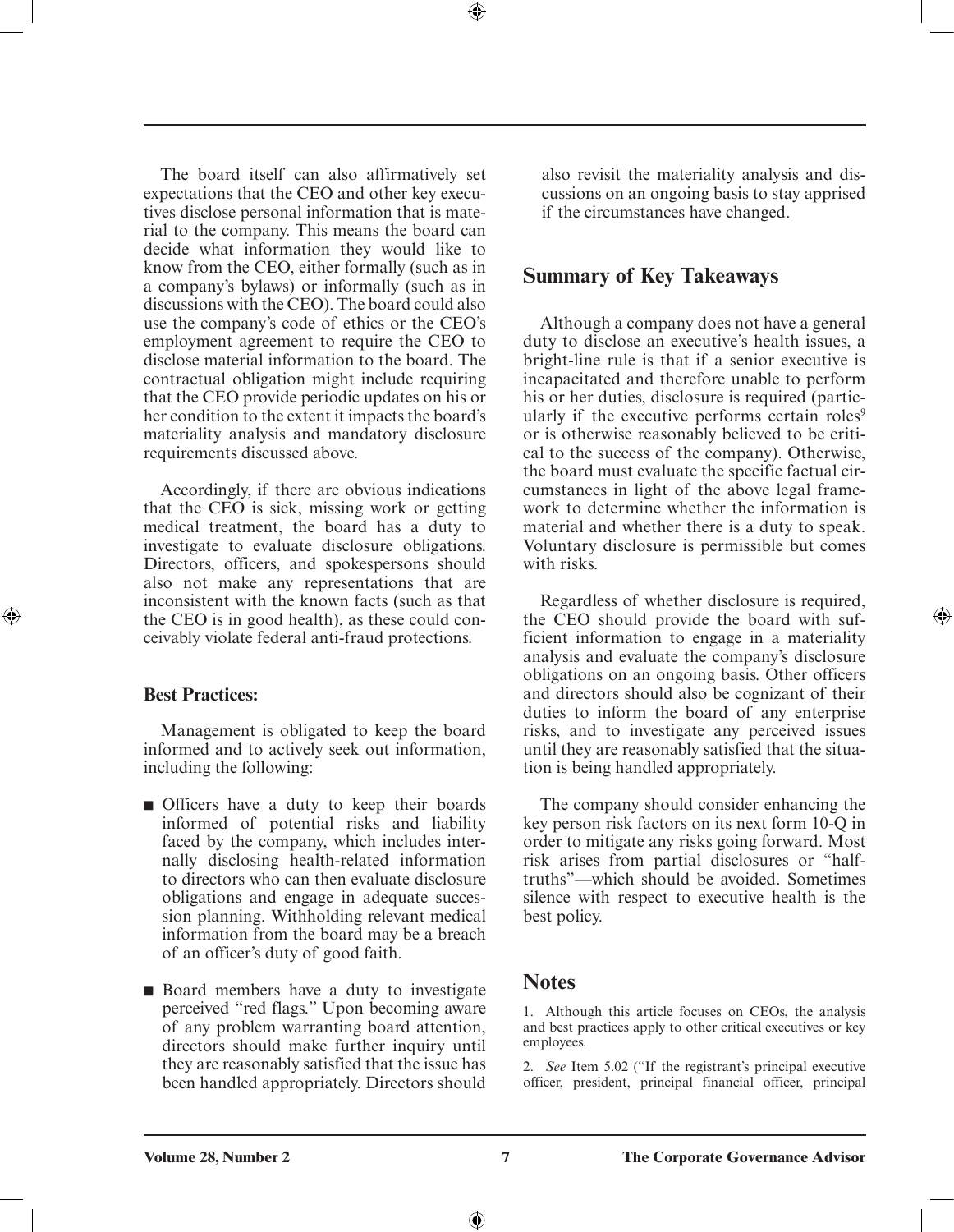accounting officer, principal operating officer, or any person performing similar functions, or any named executive officer, retires, resigns or is terminated from that position … disclose the fact that the event has occurred and the date of the event").

3. *See TSC Industries v. Northway*, 426 U.S. 438, 449 (1976); *see also Basic*, 485 U.S. at 231–32 and *In re Time Warner Securities Litigation*, 9 F.3d 259, 267 (2d Cir. 1993).

4. Allan Horwich, *The Securities Law Disclosure Rules of the Road Regarding Executive Illness*, 46 No. 1 Sec. Reg. L.J. art. 1 at 9 (2018).

5. *See* Andrew K. Glenn, Note "Disclosure of Executive Illnesses Under Federal Securities Law and the Americans with Disabilities Act of 1990: Hobson's Choice or Business Necessity?" 16 Cardozo L. Rev. 537 (1994).

 $\bigoplus$ 

6. *See* Dale A. Oesterle, "The Overused and Under-Defined Notion of 'Material' in Securities Law," 14 U. Pa. J. Bus. L. 167, 192–207 (2011).

7. *See* 17 C.F.R. §§ 230.408, 240.12b-20 (2013) (codifying the "half-truth" doctrine in SEC Rules 408 and 12b-20 for public filing purposes); *see also Craftmatic Securities Litigation v. Kraftsow*, 890 F.2d 628, 641 (3d Cir. 1989) (reading "half-truth" doctrine into SEC Rule 10b-5).

8. *See* Deborah Ball and Eric Sylvers, *The Wall Street Journal*, "Fiat Chrysler's Sergio Marchionne Was Seriously Ill for Over a Year Before Dying," (July 26, 2018); *see also* Donald C. Langevoort, *Agency Law Inside the Corporation: Problems of Candor and Knowledge*, 71 U. Cin. L. Rev. 1187, 1195 (2003).

9. *See* footnote 2 and accompanying text.

 $\bigoplus$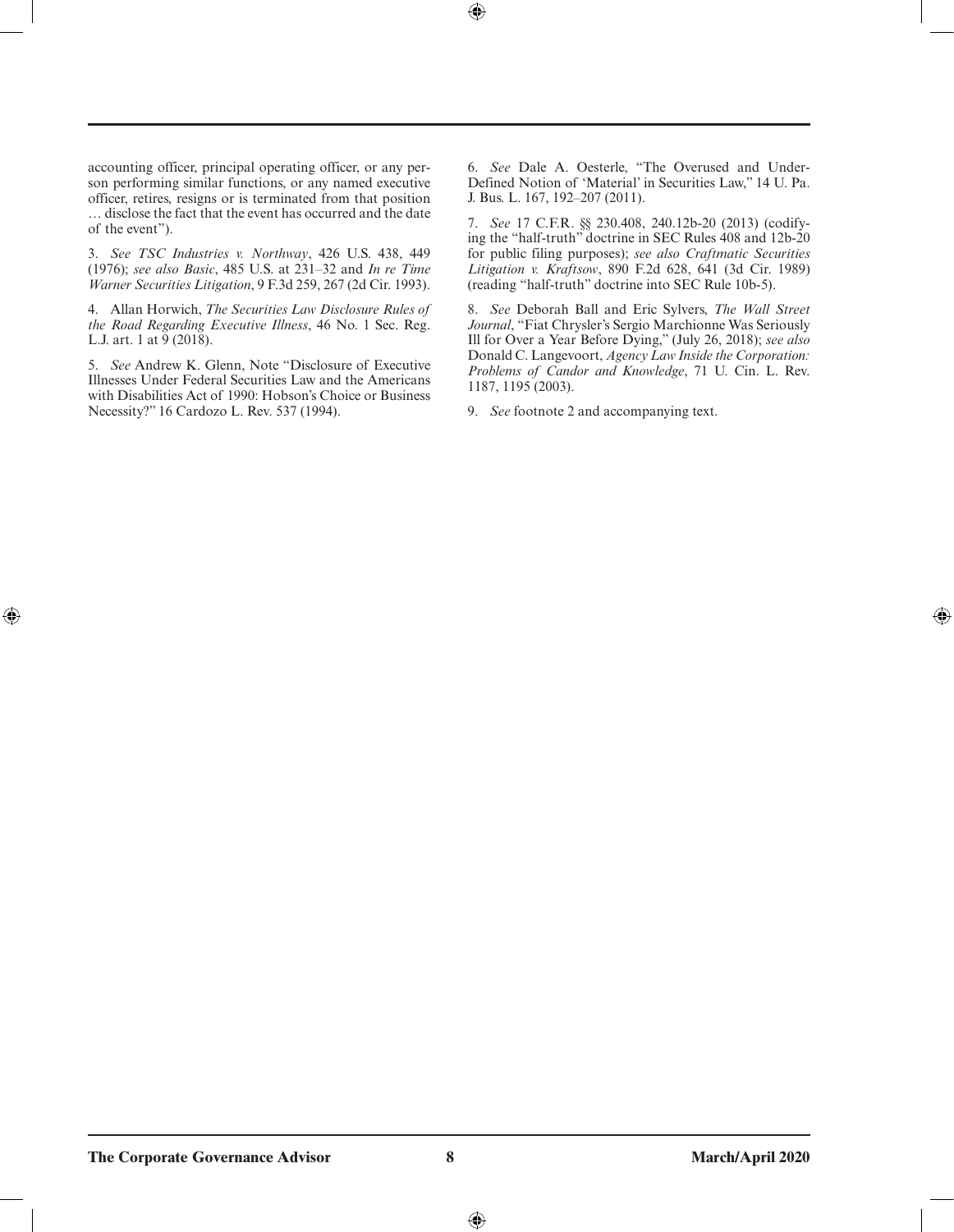### *AUDIT COMMITTEES*

### <span id="page-8-0"></span>**SEC Senior Staff Joint Statement for Audit Committees**

⊕

*By Robert E. Buckholz, Robert W. Downes, and Benjamin H. Weiner*

On December 30, 2019, SEC Chairman Jay Clayton, Sagar Teotia, Chief Accountant, and William Hinman, Director of the Division of Corporation Finance, issued a joint statement providing observations and reminders on a number of key areas of focus for audit committees as they approach the calendar year-end financial reporting season.<sup>1</sup>

The statement includes a number of general observations about the audit committee's role in the oversight of financial reporting, followed by specific discussion on the audit committee's role in oversight of the use of non-GAAP financial measures, risks related to LIBOR reform and the implementation of critical audit matters. The statement stresses the significant oversight responsibility expected of independent audit committees.

### **GENERAL OBSERVATIONS**

⊕

- *"Tone at the Top.*" Audit committees should set the tone for an issuer's financial reporting and the relationship with the independent auditor, including by actively communicating with the independent auditor to understand the audit strategy and status and to understand issues presented by the auditor and their ultimate resolution.
- *Auditor Independence*. Audit committees have an integral role in supporting the issuer and the auditor in the auditor's compliance with the auditor independence rules. Among other items, audit committees should consider corporate changes or other events that might affect auditor independence and timely

communicate these events and changes to the auditor.

- *Generally Accepted Accounting Principles.* The statement encourages audit committees to promote an environment for management's successful implementation of new accounting standards, particularly in light of recently implemented standards, such as the new revenue and leases standards. Audit committees should regularly engage with management and understand the processes established by management to adopt and implement the new standards.
- *ICFR*. Audit committees are responsible for overseeing internal control over financial

⊕

### Corporate Governa Copyright © 2020 CCH Incorporated. All Rights Reserved. The *CORPORATE GOVERNANCE ADVISOR* (ISSN 1067- 6171) is published bimonthly by Aspen Publishers at 28 Liberty

Street, New York, NY 10005. Subscription rate, \$960 for one year. POSTMASTER: Send address changes to *THE CORPORATE GOVERNANCE ADVISOR,* Aspen Publishers, 7201 McKinney Circle, Frederick, MD 21704. Send editorial correspondence to Aspen Publishers, 28 Liberty Street, New York, NY 10005. To subscribe, call 1-800-638-8437. For Customer service, call 1-800-234-1660. This material may not be used, published, broadcast, rewritten, copied, redistributed or used to create any derivative works without prior written permission from the publisher.

This publication is designed to provide accurate and authoritative information in regard to the subject matter covered. It is sold with the understanding that the publisher is not engaged in rendering legal, accounting, or other professional services. If legal advice or other professional assistance is required, the services of a competent professional person should be sought.

—From a Declaration of Principles jointly adopted by a committee of the American Bar Association and a Committee of Publishers and Associations.

**Permission requests:** For information on how to obtain permission to reproduce content, please go to the Aspen Publishers website at *www. WoltersKluwerLR.com/policies/permissions-reprints-and-licensing.*

**Purchasing reprints:** For customized article reprints, please contact *Wright's Media* at 1-877-652-5295 or go to the *Wright's Media* website *www.wrightsmedia.com.*

**www.WoltersKluwerLR.com**

*<sup>© 2020</sup> Sullivan & Cromwell LLP. Robert E. Buckholz, Robert W. Downes, and Benjamin H. Weiner are Partners of Sullivan & Cromwell LLP.*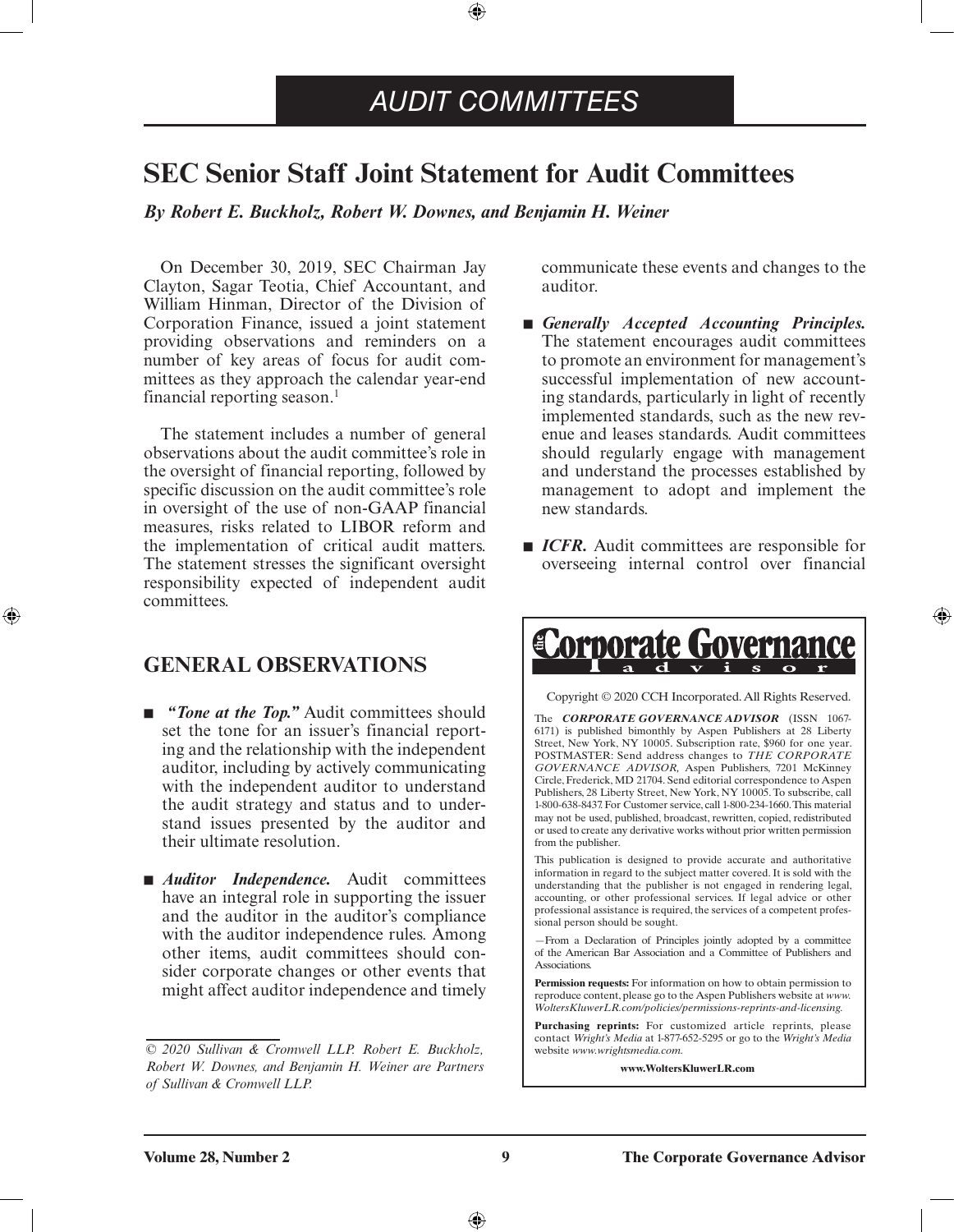reporting (ICFR), including in connection with their consideration of management's assessment of ICFR effectiveness and, when applicable, the auditor's attestation. If material weaknesses exist, audit committees must understand and monitor management's remediation plans and set an appropriate tone that prompt, effective remediation is a high priority.

■ *Communications to the Audit Committee from the Auditor.* The statement reminds audit committees that under PCAOB AS 1301, *Communications with Audit Committees*, the auditor is required to communicate with the audit committee regarding certain matters related to the conduct of the audit and to obtain certain information from the audit committee relevant to the audit, including, among other items, matters related to certain accounting policies and practices, estimates, and significant unusual transactions. Audit committees are encouraged to incorporate this dialogue in carrying out their responsibilities.

### **SPECIFIC TOPICS**

⊕

■ *Non-GAAP Financial Measures*. The statement reminds audit committees to be actively engaged in the review and presentation of the issuer's non-GAAP financial measures. The statement specifically notes that this obligation includes an understanding of how and why management is using particular non-GAAP financial measures.

The audit committee should also ensure that non-GAAP measures are presented fairly and in compliance with all applicable rules and that they are consistently prepared and presented from period to period. The statement encourages audit committees to be involved in the company's disclosure controls and procedures relating to non-GAAP financial measures.

- *LIBOR Reform*. The statement encourages audit committees to assist management in identifying and addressing risks associated with LIBOR discontinuation, including specifically the impact on accounting and financial reporting and any related issues associated with financial products and contracts that reference LIBOR.2
- *Critical Audit Matters*, The statement encourages audit committees to continue ongoing efforts to understand the new standard for critical audit matters and to remain engaged with auditors during the implementation process.3

### **IMPLICATIONS**

In light of prior and continued focus on the three specific topics described above, audit committees that have not already spent significant time on these matters may wish to consider including them on the agenda for their review of the year-end financial statements.

More generally, audit committees should take the statement's general observations into account as they identify areas of focus and evaluate their processes and procedures for financial reporting oversight. Finally, management should also keep the statement's guidance in mind as management fulfills its role in providing audit committees with the resources and support they need in connection with their oversight responsibilities.

### **Notes**

1. For the full text of the statement, please see, "Statement on Role of Audit Committees in Financial Reporting and Key Reminders Regarding Oversight Responsibilities," dated December 30, 2019, *available at* https://www.sec.gov/news/public-statement/ statement-role-audit-committees- financial-reporting..

2. For a detailed discussion of risks to consider associated with the expected discontinuation of LIBOR, please see our Memorandum to Clients, "Key Considerations for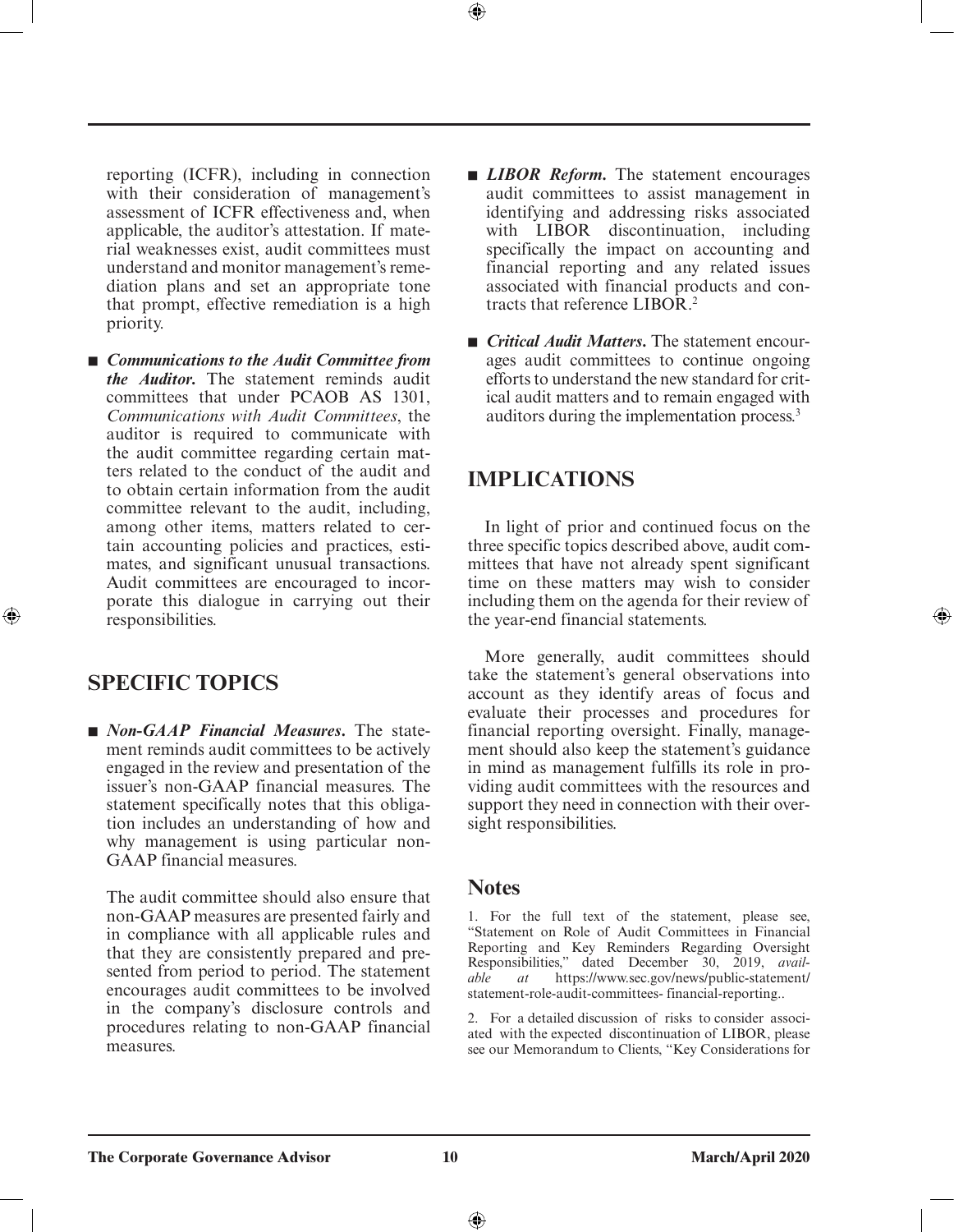$\bigoplus$ 

Fiscal Year 2019 Form 10-K and 20-F Filings" (Jan. 7, 2020) *available at* https://www.sullcrom.com/files/upload/ Publication-Key-Considerations-for-Fiscal-Year-2019-Form-10-K-and-20-F-Filings.pdf.

3. For a detailed discussion of items to consider with respect to the implementation of the critical audit matters requirement, please see our Memorandum to Clients, "Key Considerations for Fiscal Year 2019 Form 10-K and 20-F Filings" (Jan. 7, 2020) *available at* https:// www.sullcrom.com/files/upload/SC-Publication-Key-Considerations-for-Fiscal-Year-2019- Form-10-K-and-20-F-Filings.pdf.

 $\bigoplus$ 

 $\bigoplus$ 

 $\bigoplus$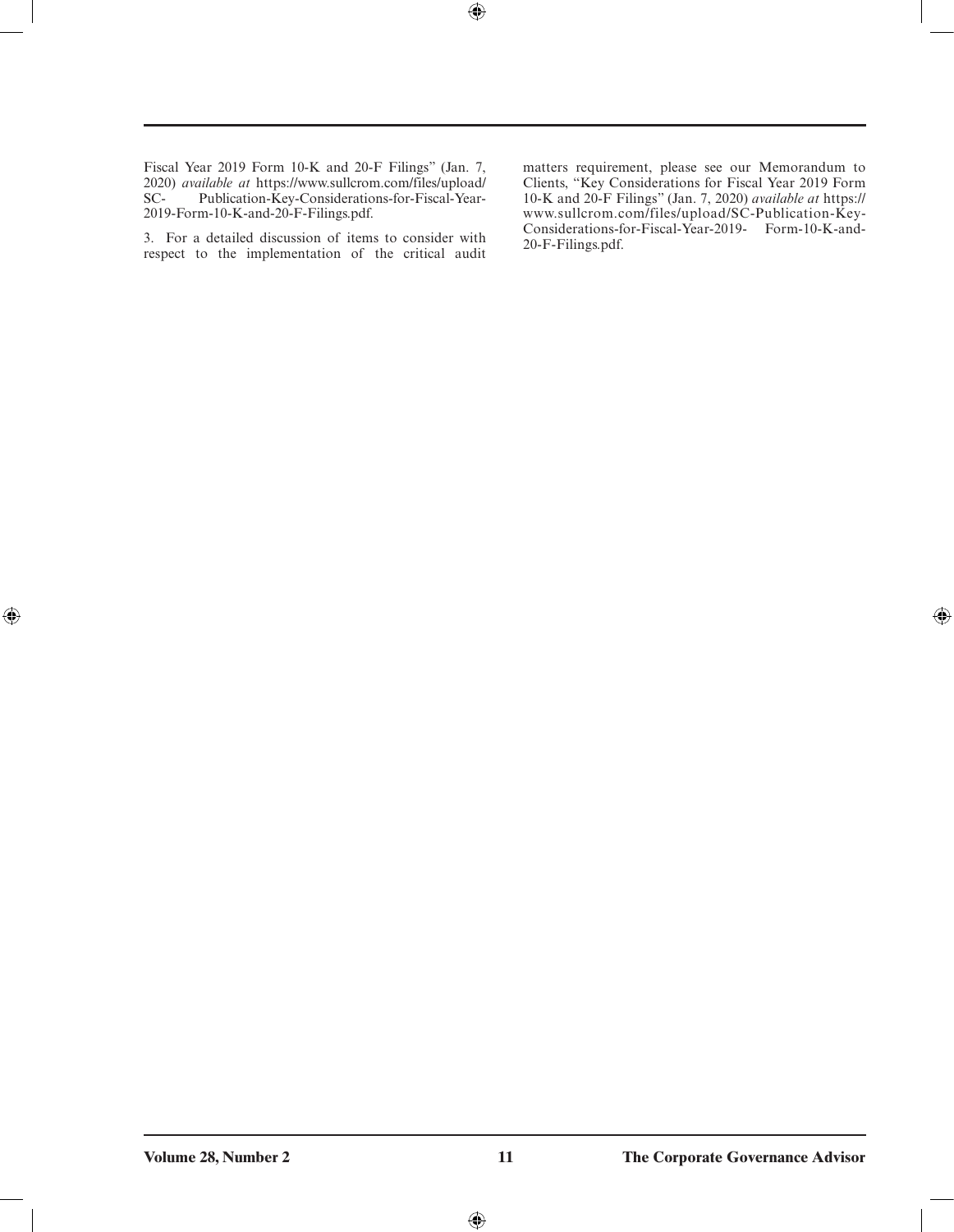## *SPECIAL LITIGATION COMMITTEES*

⊕

### <span id="page-11-0"></span>**Delaware Court Rules that Oracle's Special Litigation Committee Must Turn Over Privileged Documents to Shareholder Plaintiff**

### *By Peter Welsh, Nicholas Berg, Gregory Demers, and Mary Zou*

On December 4, 2019, Vice-Chancellor Samuel Glasscock of the Delaware Court of Chancery issued a significant decision in *In re Oracle Corporation Derivative Litigation*, holding that a stockholder pursuing a derivative suit challenging Oracle Corporation's ("Oracle" or the "Company") 2016 acquisition of NetSuite Inc. (NetSuite) was presumptively entitled to receive all documents—even Oracle's privileged documents—that had been reviewed and relied upon by Oracle's special litigation committee (SLC) in determining not to seek to dismiss the suit and to allow the stockholder to pursue the litigation.<sup>1</sup>

Although the Court noted that this outcome arose from "unusual circumstances" which presented "unusual questions," the ruling has potentially significant implications for companies and SLCs in fashioning the scope and parameters of documents produced in an SLC investigation, and in considering how to best protect privilege in the context of such an investigation.

### **Background of the Litigation**

⊕

Oracle is a technology corporation cofounded in 1977 by Larry Ellison with a market capitalization exceeding \$200 billion. Ellison still serves as a director and Chief Technology Officer of Oracle and owns a 35.4% interest in the Company. Ellison also co-founded and owns a 39.2% interest in NetSuite, a cloud-based financial management and enterprise resource planning company that competed with Oracle. In November 2016, Oracle completed a \$9.3

billion acquisition of NetSuite. Stockholder derivative litigation ensued, against various directors and officers of Oracle, alleging that they breached their fiduciary duties to Oracle by structuring the acquisition to benefit Ellison and other corporate insiders at Oracle's expense.

In May 2018, after the complaint partially survived a motion to dismiss, Oracle formed a special litigation committee of the Board (the "SLC") to evaluate the claim. The SLC retained independent legal counsel and financial advisors, and investigated and evaluated the claim over the eighteen months, during which time the derivative litigation was stayed. In the course of its investigation, the SLC requested documents from Oracle, Ellison, Oracle's CEO, and sixteen other relevant persons and entities; met with counsel to the derivative plaintiffs; and interviewed forty witnesses.

Oracle produced approximately 1.4 million documents in response to the SLC's document requests from over a dozen custodians. Notably, because the SLC was comprised of Oracle directors (who have a "virtually unfettered right to information"), Oracle produced these documents "as they were found on Oracle's servers," did not review the documents before they were produced, and "did not screen the documents for relevance or privilege." Thus, Oracle's production to the SLC included more than 400,000 documents marked potentially privileged, and many irrelevant materials.

After completing its investigation, and unsuccessfully pursuing a potential settlement of the claims, the SLC notified the Court that it had determined it was in the Oracle's best interest for the SLC to step aside and allow the original plaintiff to proceed with the suit, derivatively. The plaintiff's first move in the aftermath of the

*<sup>© 2020</sup> Ropes & Gray LLP. Peter Welsh and Nicholas Berg are Partners, Gregory Demers is Counsel and Mary Zou is an Associate, of Ropes & Gray LLP.*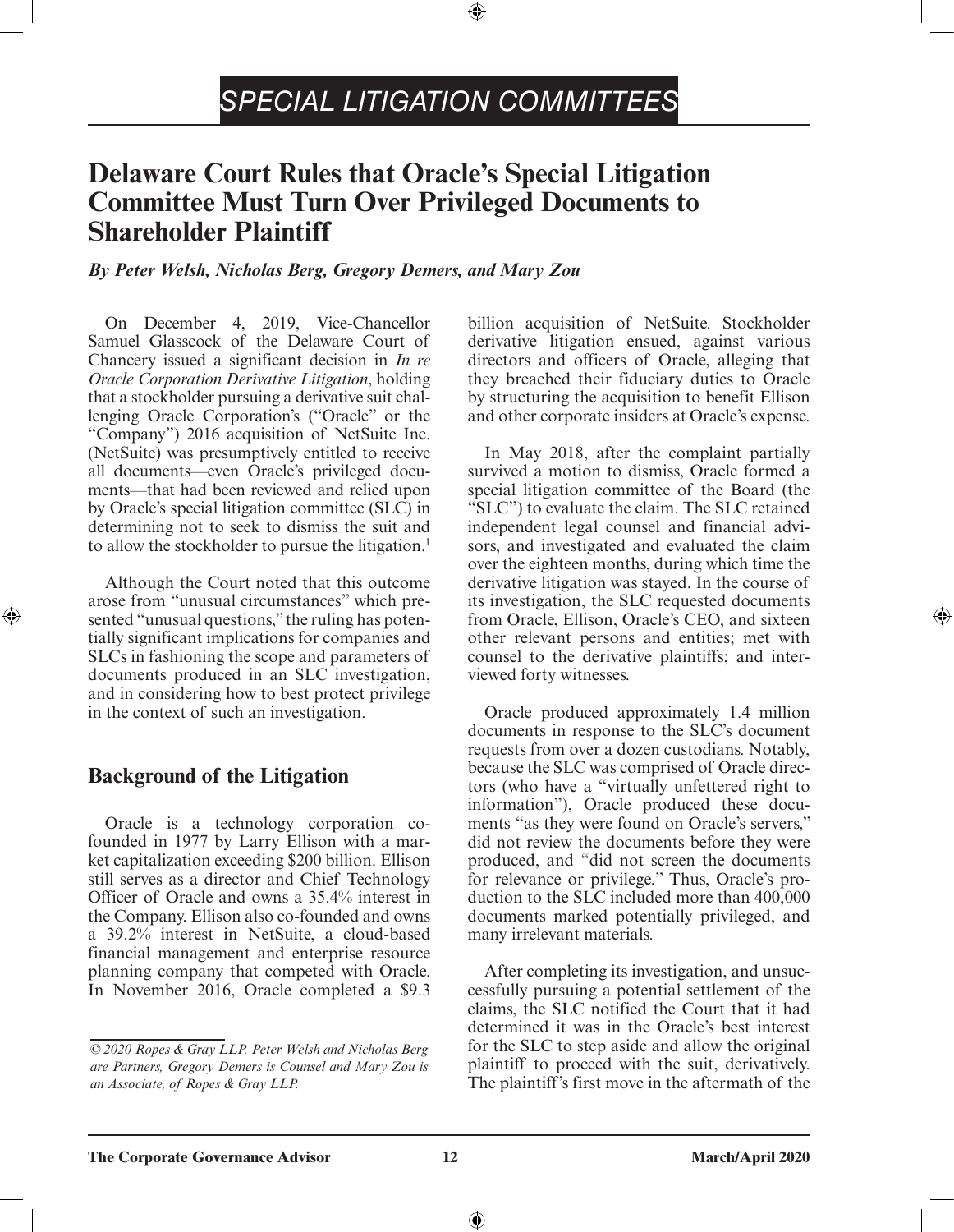SLC's decision was to subpoena the SLC and its legal counsel requesting, among other things, all 1.4 million documents that had been produced by Oracle to the SLC. After Defendants (and the SLC) objected, plaintiffs moved to enforce the subpoenas, arguing that because it was stepping into the SLC's shoes to continue pursuing the claim, and therefore believe that it should not be forced to start discovery from scratch, without the benefit of the documents that the SLC had already received.

### **The Court Compels the SLC to Produce All Documents It Reviewed or Relied Upon, Including Oracle's Privileged Materials**

On December 4, 2019, the Court issued a written decision granting the plaintiff's motion in part, and ruling that the plaintiff was presumptively entitled to the production of all documents and communications *reviewed* and *relied upon* by the SLC or its counsel in forming its conclusions.

⊕

In so ruling, the Court reasoned that the claims in litigation were a "corporate asset," which the SLC had "enhanced" through its lengthy and thorough evaluation and investigation. Because the SLC had determined that "Oracle's interests required [that the litigation asset] be administered by [the plaintiff] on behalf of Oracle," the Court concluded that it would "at least in part, *against* Oracle's best interests to allow the [plaintiff] to proceed with the litigation asset stripped of all value created by the SLC."

Nonetheless, the Court recognized that allowing complete discovery of *all* 1.4 million documents provided to the SLC could chill candor and cooperation between SLCs and corporations, limiting the effectiveness of SLCs going forward. In addition, the Court noted that under Court of Chancery Rule 26, the plaintiff was only entitled to "relevant" documents and communications, and many of the documents produced to the SLC were likely "not relevant to the litigation asset." Accordingly, the Court

ruled that the plaintiff was presumptively entitled to the production of only those materials that the SLC actually *reviewed* and *relied* upon in forming its conclusions.

The Court next considered whether, to the extent the SLC reviewed or relied upon Oracle's privileged documents in forming its conclusions, those documents must be produced. The plaintiff contended that it was entitled to Oracle's privileged documents under the so-called "*Garner* exception"2 to attorney-client privilege, which, under narrow circumstances permits a stockholder to "invade the corporation's attorney-client privilege in order to prove fiduciary breaches by those in control of the corporation upon showing good cause."3 The Court found *Garner* inapplicable, reasoning that it was unclear whether the plaintiff could establish the "'narrow and exacting' conditions sufficient to vitiate the privilege under the doctrine as it is applied by our courts."

Still, the Court held that, based on a "balance of the harms" analysis, "privileged communications given by Oracle to the SLC, and relied upon by the SLC in concluding that litigation by the [plaintiff] is in the corporate interest, must be produced to the [plaintiff]." Here, the Court again relied heavily on the SLC's determination to hand control of the claims over to the plaintiff. Because Oracle determined it was in the Company's best interest to produce these privileged documents to the SLC, and because the SLC determined it was in the Company's best interest for the plaintiff to pursue the litigation, Oracle could not "advance[] a single reason why, in its business judgment, the corporate interest in non-disclosure of those same communications to the [plaintiff] outweighs its interest in vindication of the asset."

The Court did, however, distinguish the SLC's claims of privilege from Oracle's. The Court ruled that the SLC, a duly-created committee of the Board, was distinct from Oracle, the constituent corporation, and thus the plaintiff could not compel production of the SLC's privileged materials on the same basis as Oracle's. The Court rejected the plaintiff's argument that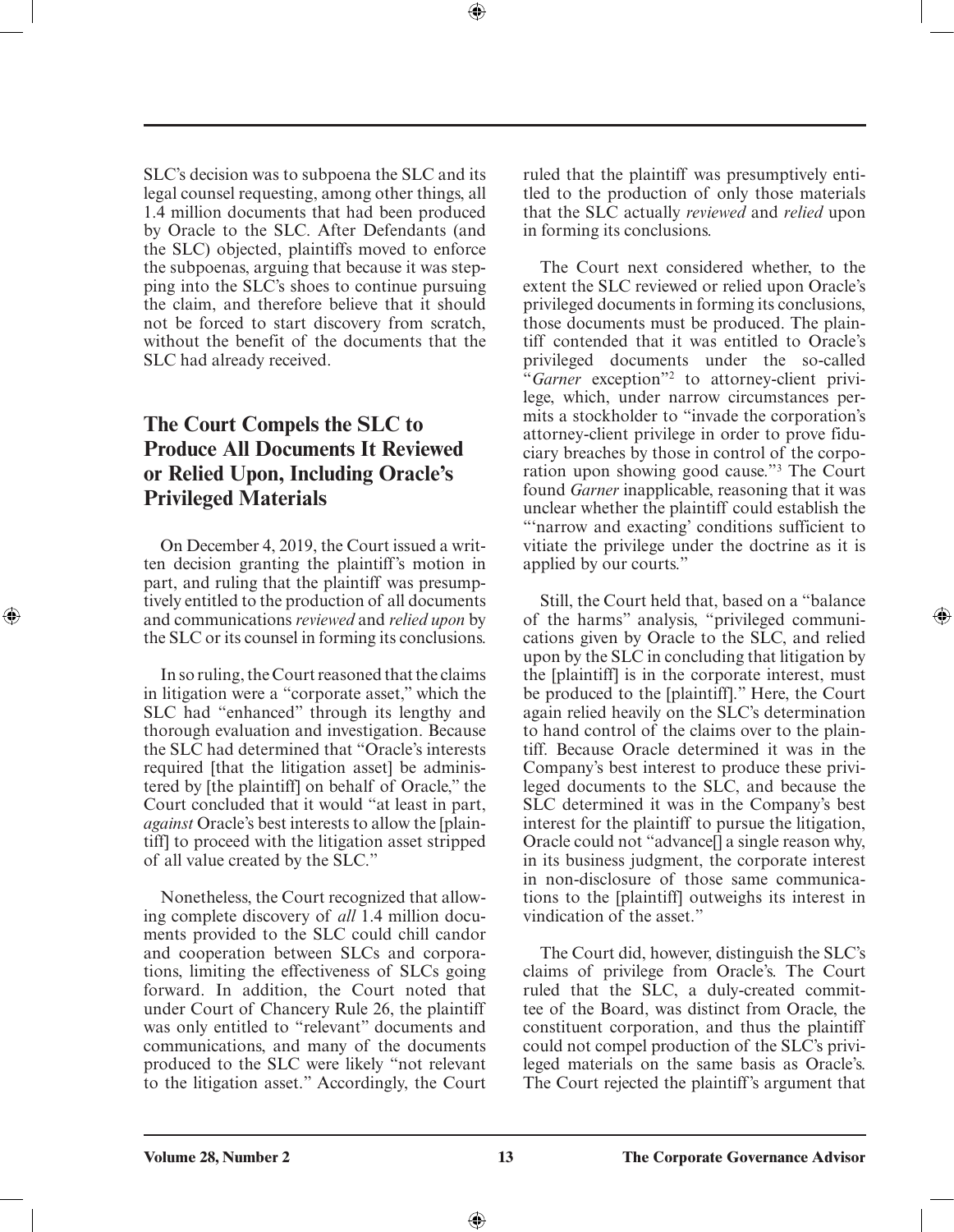it may be "forced to replicate the SLC's work at great expense" and noted that Delaware law does not recognize an "efficiency exception" to the attorney-client privilege or work-product doctrine, thus declining to compel production of the SLC's privileged materials and work product.

### **Implications and Practical Considerations**

⊕

The ruling in *Oracle* appears to be the first time a Delaware court has required the production of undeniably privileged documents to derivative plaintiffs in the context of an SLC investigation, without finding that the "narrow" and "exacting" Garner exception to privilege applied. The fact that the ruling required the production of a potentially large volume of privileged documents—which the Company clearly intended *not* to be produced—amplifies its significance.

However, three factors should cabin the reach of this decision. First, the Court's decision applies only in the exceedingly rare circumstance in which an SLC concludes that it is in the Company's best interest to allow plaintiff's counsel to pursue derivative litigation. That fact—which, the Court emphasized, made the case virtually unprecedented—gave the derivative plaintiff leeway to go beyond discovery into the reasonableness of the SLC investigation and obtain underlying materials relied upon by the SLC. In the far more common scenario in which the SLC moves to dismiss the claim, or decides to pursue some narrower claim on its own, discovery would be limited to documents and information reflecting the scope and reasonableness of the SLC investigation.

Second, the Court recognized that "the SLC and its counsel are in the best position to identify which documents and communications [it reviewed and relied upon]" in forming its conclusions, thus permitting the SLC in the first instance to determine the scope of the production.

Third, the Court was careful to distinguish the SLC's privileged documents from Oracle's privileged documents and denied the request to compel production of the SLC's privileged materials. As a result, the SLC would not have to turn over its attorney work product, which often includes compilations or summaries of the most sensitive documents. For these reasons, *Oracle* should not be read to apply broadly beyond these unusual facts or to signal some tectonic shift in Delaware's SLC jurisprudence.

Although the underlying fact pattern is unlikely to be frequently repeated, this case presents an important reminder that companies must be thoughtful about the nature of the documents and communications provided to an SLC. Companies should review such materials carefully for relevance and privilege and be mindful that the same documents may be ultimately turned over to a derivative plaintiff. Additionally, companies should take care to clearly delineate privilege belonging to the company versus privilege belonging to the SLC. This is particularly important when an SLC shares communications and documents with management and the board, such as drafts of SLC meeting minutes, expert analysis, and any investigative report.

Finally, in the rare event, an SLC does decide to hand over a derivative claim to a plaintiff, or even in the more common scenario in which the SLC declines to pursue a claim and discovery is limited to the reasonableness of the investigation, plaintiffs are likely to make a strong push to gain access to documents relied on by the SLC in reaching its decision. Accordingly, SLCs should consider demarcating documents that they actually relied upon in forming their conclusions to create a clear record in the event such documents must later be produced.

### **Notes**

- 1. 2017-0337 (Del. Ch. Dec. 4, 2019).
- 2. *Garner v. Wolfinbarger*, 430 F.2d 1093 (5th Cir. 1970), *cert. denied*, 401 U.S. 974 (1971).
- 3. *Wal-Mart Stores, Inc. v. Indiana Elec. Workers Pension Tr. Fund IBEW*, 95 A.3d 1264, 1276 (Del. 2014).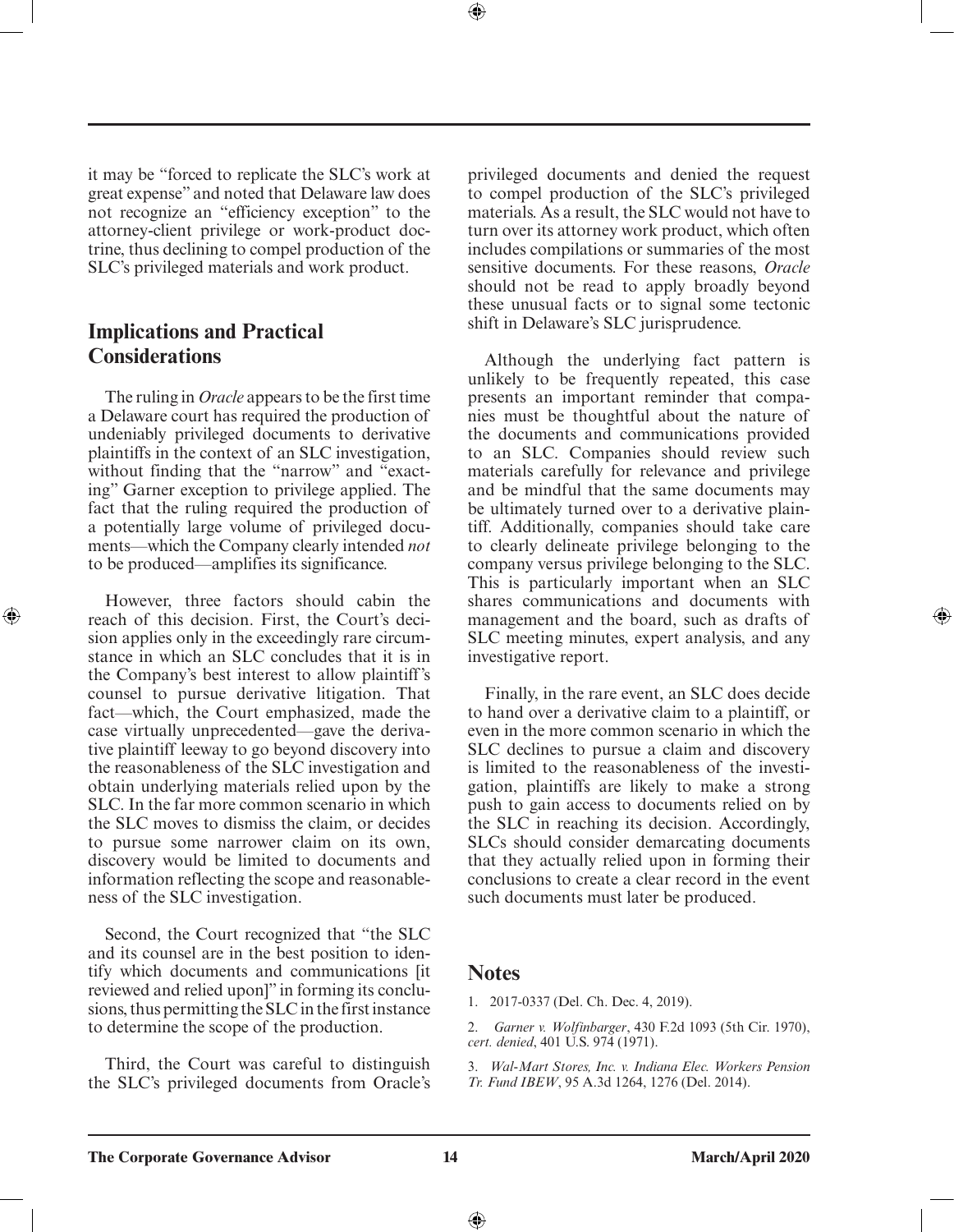### *EQUITY OFFERINGS*

⊕

### <span id="page-14-0"></span>**The Rise of Direct Listings: Understanding the Trend, Separating Fact from Fiction**

### *By Ran Ben-Tzur and James D. Evans*

Spotify did it. Slack did it. Many other latestage private technology companies are reported to be seriously considering doing it. Should yours?

If you are a board member of a late-stage, venture-backed company or part of its management team, you likely have heard the term "direct listing" in the news. Or you may have attended one or all of the slew of recent conferences being hosted by big-name investment banks and others, including tech investor guru Bill Gurley, who recently debated the pros and cons of choosing a direct listing over a traditional IPO.

Before you decide what's right for your company, here are a few things you need to know about direct listings.

### **Just What Is a Direct Listing?**

⊕

For people not familiar with the term, a direct listing is an alternative way for a private company to "go public," but without selling its shares directly to the public and without the traditional underwriting assistance of investment bankers.

In a traditional IPO, a company raises money and creates a public market for its shares by selling newly created stock to investors. In some instances, a select number of investors may also sell a portion of their holdings in the IPO, although in most instances this opportunity is reserved for very large stockholders or employees and is not made broadly available to other pre-IPO stockholders. In an IPO, the company

engages investment bankers to help promote, price and sell the stock to investors. The investment bankers are paid a commission for their work that is based on the size of the IPO usually 7 percent in the case of a traditional technology company IPO. In a direct listing, a company does not sell stock directly to investors and does not receive any new capital. Instead, it facilitates the re-sale of shares held by company insiders such as employees, executives, and pre-IPO investors. Investors in a direct listing buy shares directly from these company insiders.

So now you ask: If my company does a direct listing, does this mean that we don't need investment banks? Not quite. Companies still engage investment banks to assist with a direct listing, and those banks still get paid quite well (to the tune of \$35 million in Spotify and \$22 million in Slack). However, the investment banks play a very different role in a direct listing. Unlike in a traditional IPO, in a direct listing, investment banks are prohibited under current law from organizing or attending investor meetings, and they do not sell stock to investors. Instead, they act purely in an advisory capacity, helping a company to position its story to investors, draft its IPO disclosures, educate the company's insiders on the process and strategize on investor outreach and liquidity.

⊕

### **Why Have Companies Only Started Considering Direct Listings Recently?**

The concept of a direct listing is actually not a new one. Companies in a variety of industries have used similar structures for years. However, the structure has only recently received a lot of investor and media attention because high-profile technology companies have started to use it to go public. But why have technology companies only recently started to consider direct

*<sup>© 2020</sup> Fenwick & West LLP. Ran Ben-Tzur and James D. Evans are Partners of Fenwick & West LLP.*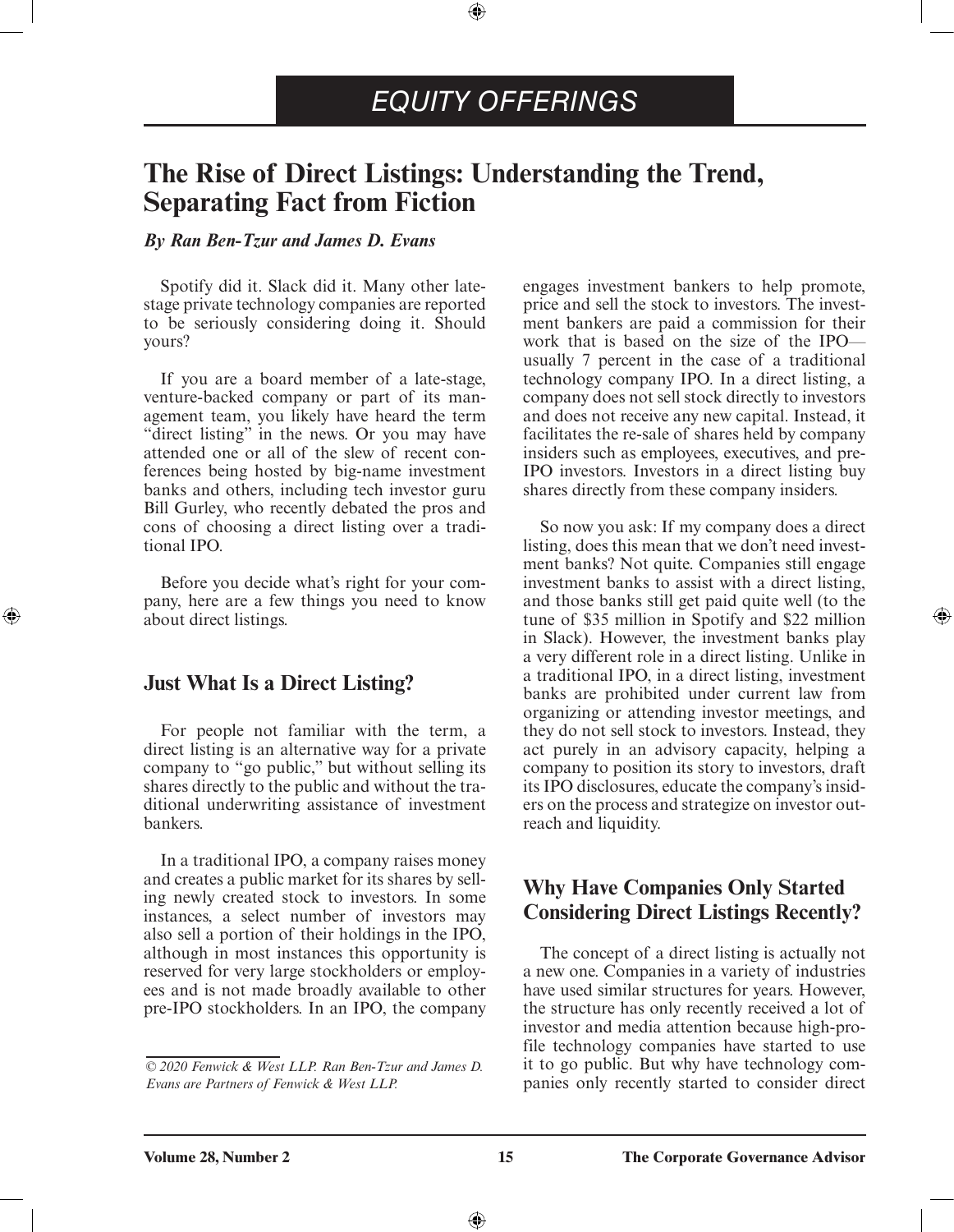listings? A few trends have emerged in recent years that have made direct listings a viable, and sometimes attractive, option relative to an IPO:

*The Rise of Massive Pre-IPO Fundraising Rounds:* With an abundance of investor capital, especially from institutional investors that historically hadn't invested in private technology companies, massive pre-IPO fundraising rounds have become the norm. Slack raised over \$400 million in August 2018—just over a year prior to its direct listing. Because of this widespread availability of capital, some technology companies are now able to raise sufficient capital before their actual IPO either to become profitable or to put them on a path to profitability.

*The Insider Sentiment Against the Current IPO Process:* There has been increasing negative sentiment, especially amongst well-known venture capitalists, about certain aspects of the traditional IPO process—namely IPO lockup agreements and the pricing and allocation process.

⊕

*IPO Lock-Up Agreements.* In a traditional IPO, investment bankers require pre-IPO investors, employees and the company to sign an agreement restricting them from selling or distributing shares for a specified period of time following the IPO—usually 180 days. This agreement is referred to as a "lock-up agreement." The bankers argue that these agreements are necessary in order to stabilize the stock immediately after the IPO. While the merits of a lock-up agreement can certainly be debated, by the time VCs (and other insiders) are allowed to sell following an IPO, oftentimes the stock price has fallen significantly from its highs (sometimes to below the IPO price) or the post-lock-up flood of selling can have an immediate negative impact on the trading price.

Over time, VCs have gotten companies to chip away at the standard 180-day lock-up period. For example, on many recent IPOs, companies have been able to negotiate for

an early release of the 180-day lock-up if the company's stock price has traded above certain thresholds after the IPO or if the lock-up period expires during a blackout period under a company's insider trading policy. Despite this, lock-ups haven't gone away completely.

⊕

In a direct listing, there is no lock-up agreement. All of the company's insiders are free to sell their shares on the first day of trading, providing equal access to the offering to all of the company's pre-IPO investors, including rank-and-file employees and smaller pre-IPO stockholders.

*IPO Pricing and Allocation.* In a traditional IPO, shares are often allocated directly by a company (with the assistance of its underwriters) to a small number of large, institutional investors. Traditional IPOs are often underpriced by design to provide large institutional investors the benefit of an immediate 10-15 percent "pop" in the stock price. Over the past few years, some of these "pops" have become more pronounced. For example, Beyond Meat's stock soared from \$25 to \$73 on its first day of trading, a 163 percent gain.

This has fueled a concern, particularly shared amongst the VC community, that investment banks improperly price and allocate shares in an IPO in order to benefit these institutional investors, which are also clients of the same investment banks that are underwriting the IPO. While the merits of this concern can also be debated, in instances where there is a large price discrepancy between the trading price of the stock following the IPO and the price of the IPO, there is often a sense that companies have left money on the table and that pre-IPO investors have suffered unnecessary dilution. If the IPO had been priced "correctly," the company would have had to sell fewer shares to raise the same amount of proceeds.

Because a company is not selling stock in a direct listing, the trading price after listing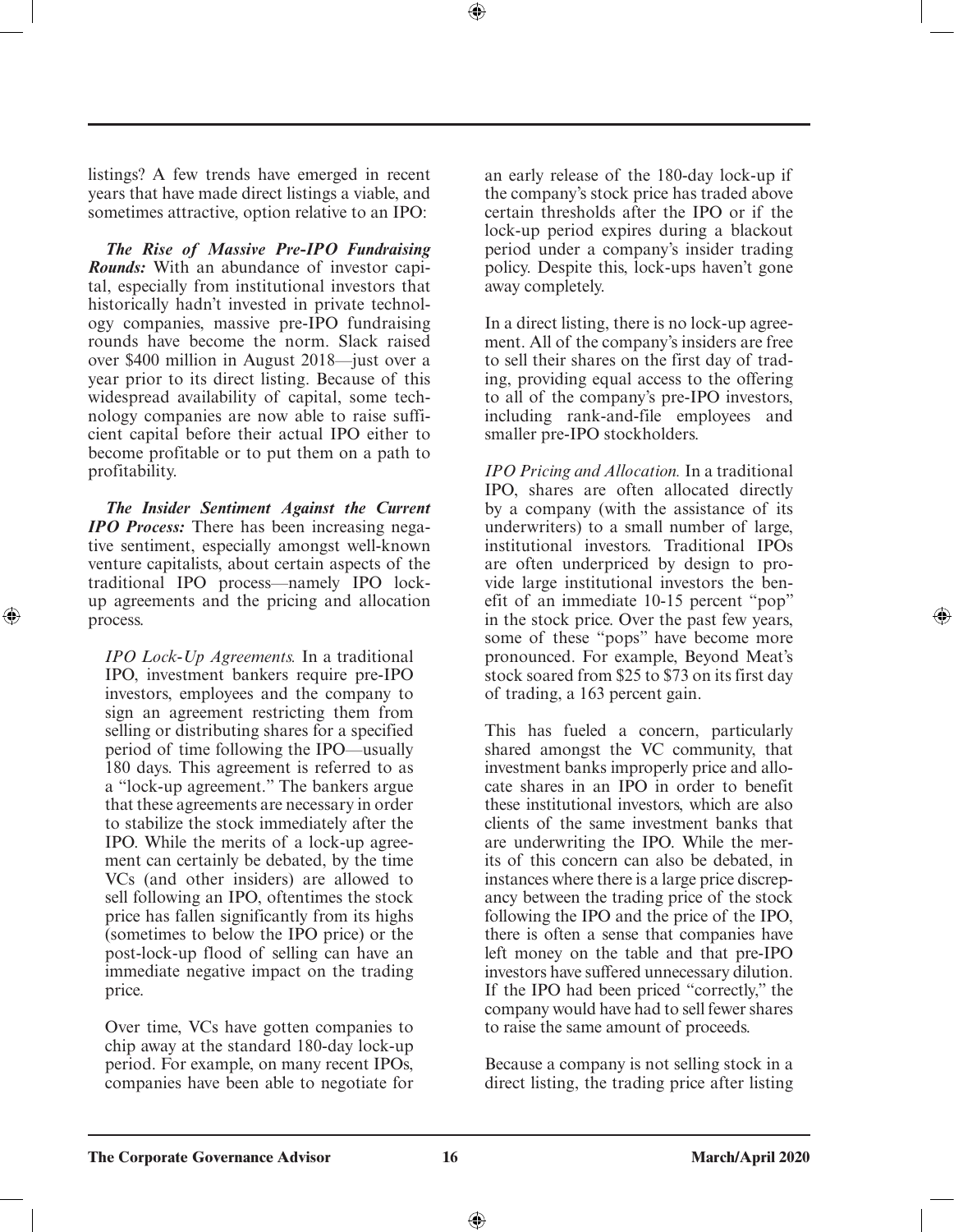is purely market driven and is not "set" by the company and its investment bankers. Moreover, since no new shares are issued in a direct listing, insiders do not suffer any dilution.

⊕

*The Spotify Effect:* Before Spotify's direct listing, technology companies hadn't used the direct listing structure to go public. Spotify was, in many ways, the perfect test case for a direct listing. It was well known, didn't need any additional capital and was cash-flow positive. In addition, prior to its direct listing, Spotify had entered into a debt instrument that penalized the company so long as it remained private. As a result, it just needed to go public. After clearing some regulatory hurdles, Spotify successfully executed its direct listing in April 2018. After Spotify's direct listing, Slack (relatively) quickly followed suit. Slack's direct listing was notable because it represented the first traditional Silicon Valley-based VC-backed company to use the structure. It was also an enterprise software company, albeit one with a consumer cult following.

Combine all of these trends and mix in some prominent VCs writing about the benefits of the structure, the media picking up the story and running with it, and even the big investment banks pushing the structure—and the rest is history: Direct listings have now become the hot topic for many late-stage private technology companies considering going public.

### **Debunking Myths and Misconceptions**

⊕

As advisors to many late-stage technology companies that are considering a direct listing, we keep hearing a number of common misconceptions. Here are the top three:

*"Direct listings are a capital-raising event for the company."* No! This is one big misconception that we are still continuing to hear. A direct listing is *not* a capital-raising event for the company. If your company needs additional capital at the

time of its IPO, a direct listing is likely not the right structure for your company. And although the U.S. Securities and Exchange Commission recently rejected an NYSE proposed rule change to allow for a company to raise capital and do a direct listing at the same time, we expect significant regulatory developments in the near future that will give companies more flexibility to pursue alternatives to a traditional IPO.

*"I want to do a direct listing because there is less due diligence required."* Also no! For companies considering a direct listing, limited investment banker due diligence should not be a reason to choose a direct listing over a traditional IPO. That's because the investment banks and their legal counsel put companies through the exact same due diligence process as in a traditional IPO. They do this in order to protect themselves from liability if a court were to determine that they acted in the capacity of an underwriter. Moreover, a company and its directors and officers are subject to the same liability as in a traditional IPO, so companies are well served by going through the same stringent due diligence process, which serves to protect the company and its officers and directors from liability.

⊕

*"The direct listing process is totally different from an IPO.*" (Mostly) No! Although there are certain aspects of a direct listing that differ significantly from a traditional IPO, the process for each of these transactions is actually quite similar. A company doing a direct listing still selects investment bankers (they are just called "advisors" instead of "underwriters"), holds an organizational meeting, prepares an S-1 registration statement, goes through the same lengthy SEC review and comment process, and has the same liability exposure.

### **IPO vs. Direct Listing: What's Right for Your Company?**

The high-profile public market debuts of tech unicorns Spotify and Slack are encouraging many late-stage, venture-backed technology companies to consider whether a direct listing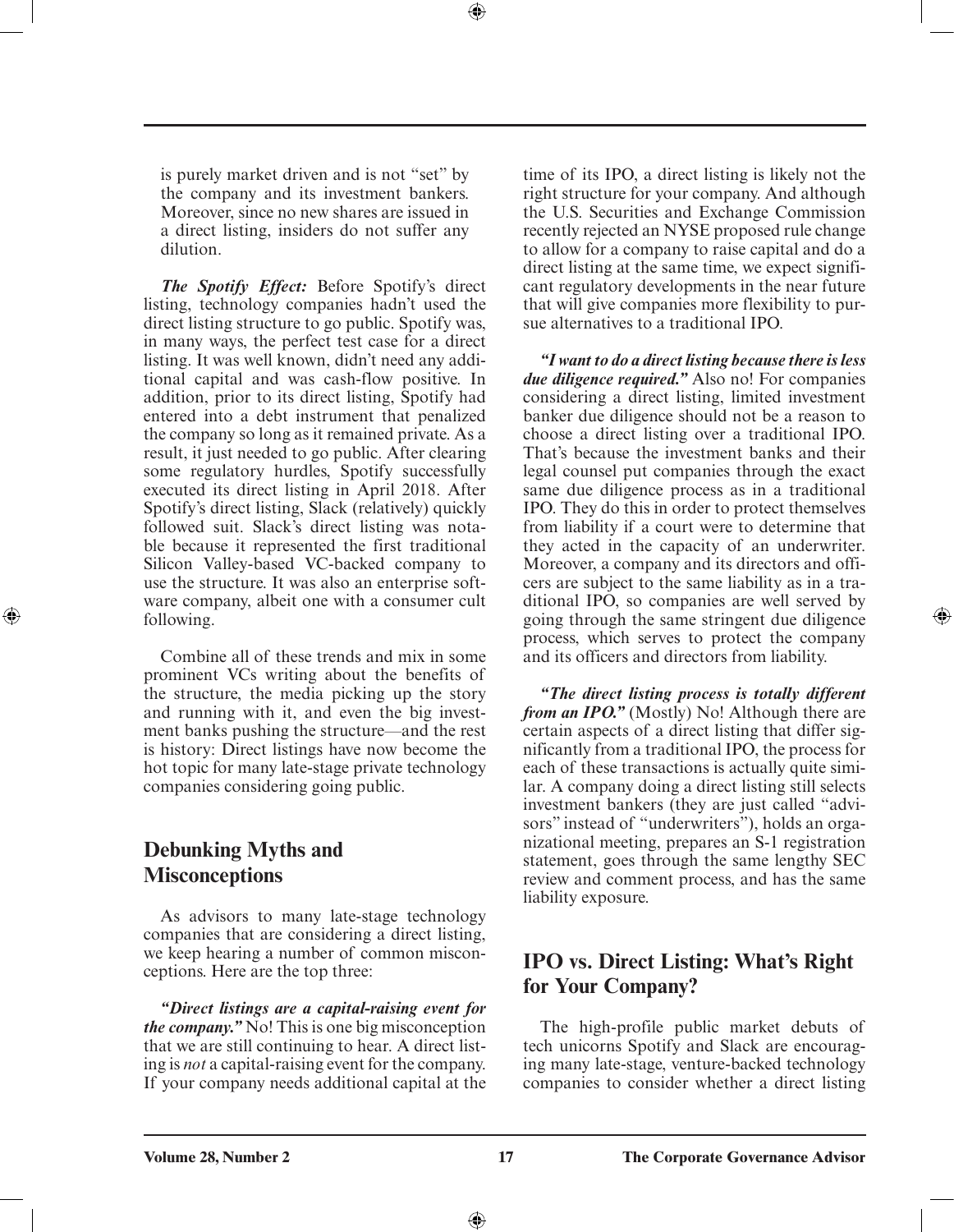makes sense for them. Although a direct listing offers many benefits, the structure does not make sense for every company. In this article, we explore the pros and cons of direct listings relative to a traditional IPO and outline some key considerations before choosing this structure.

### **The Positives**

⊕

If your company is fresh off a big fundraising round, doesn't need additional capital and is generating cash flow, then a direct listing may just be right for you. Direct listings offer companies a number of key benefits:

*Equal access to all buyers and sellers:* In a direct listing, company insiders are not constrained from selling or distributing their pre-IPO shares by a lock-up agreement. They are free to sell their shares whenever and for whatever amount they want. Moreover, unlike in a traditional IPO, the shares in a direct listing are not allocated by the company to a small number of institutional investors. Instead, investors of all shapes and sizes (yes, even your grandfather and grandmother) can participate at the same time. As discussed below, the large investment banks have also not yet gotten comfortable with involving their research analysts in a direct listing process.

Accordingly, unlike in a traditional IPO, companies in a direct listing have been unable to share detailed forward-looking projections with these research analysts. Instead, in a direct listing, companies have issued public-companystyle guidance that is available to all investors. Moreover, since the investment banks are not able to set-up and attend investor meetings, companies that have pursued a direct listing have opted out of the traditional IPO roadshow, which consists of a one-to-two-week series of one-on-one meetings between the company's management team and the large institutional investors buying in the IPO. Spotify and Slack, for example, chose to educate their potential investors by holding an "Investor Day" via live streaming, opening access to a broader base of investors.

*Market-based price discovery:* In a traditional IPO, the price for a company's stock is determined based on demand from a small number of large institutional investors for a limited supply of a company's shares (often only representing 10-20 percent of the entire company). This scarcity in supply results in a stock price following an IPO that isn't necessarily reflective of what a purchaser of the stock would pay for the shares if more shares were available in the open market. This explains the stock price decline that companies often experience in advance of the lock-up expiration. In theory, a direct listing allows for true market-based discovery since all of a company's shares are available for sale and purchase on the first day of trading.

⊕

*Lower investment banking fees:* Although there is still a bit of mystery around how investment bankers charge for their services in a direct listing, the fees are generally lower than if the company were to do a traditional IPO. To get a sense: Spotify did its direct listing at a \$29 billion market capitalization and paid \$35 million in advisory fees; Snap went public at a \$24 billion market capitalization and paid \$85 million in underwriting fees. Slack did its direct listing at a \$16 billion market capitalization and paid \$22 million in advisory fees, while Lyft went public at a \$24 billion market capitalization and paid \$64 million in underwriting fees. Due to the more limited role that investment banks play in a direct listing, there is no need to have a large group of banks advising on a direct listing. This results in smaller overall fees being split amongst a smaller group of investment banks.

*Similar to an IPO process with a bit less IPOrelated documentation and process:* A company doing a direct listing still selects investment bankers, holds an organizational meeting, prepares an S-1 registration statement, goes through the same lengthy SEC review and comment process, and has the same liability exposure. Despite all these similarities in the process, there are a few things that are streamlined in a direct listing. For example, you do not need to negotiate and enter into lock-up agreements and an underwriting agreement, and you do not need to go through the FINRA review process.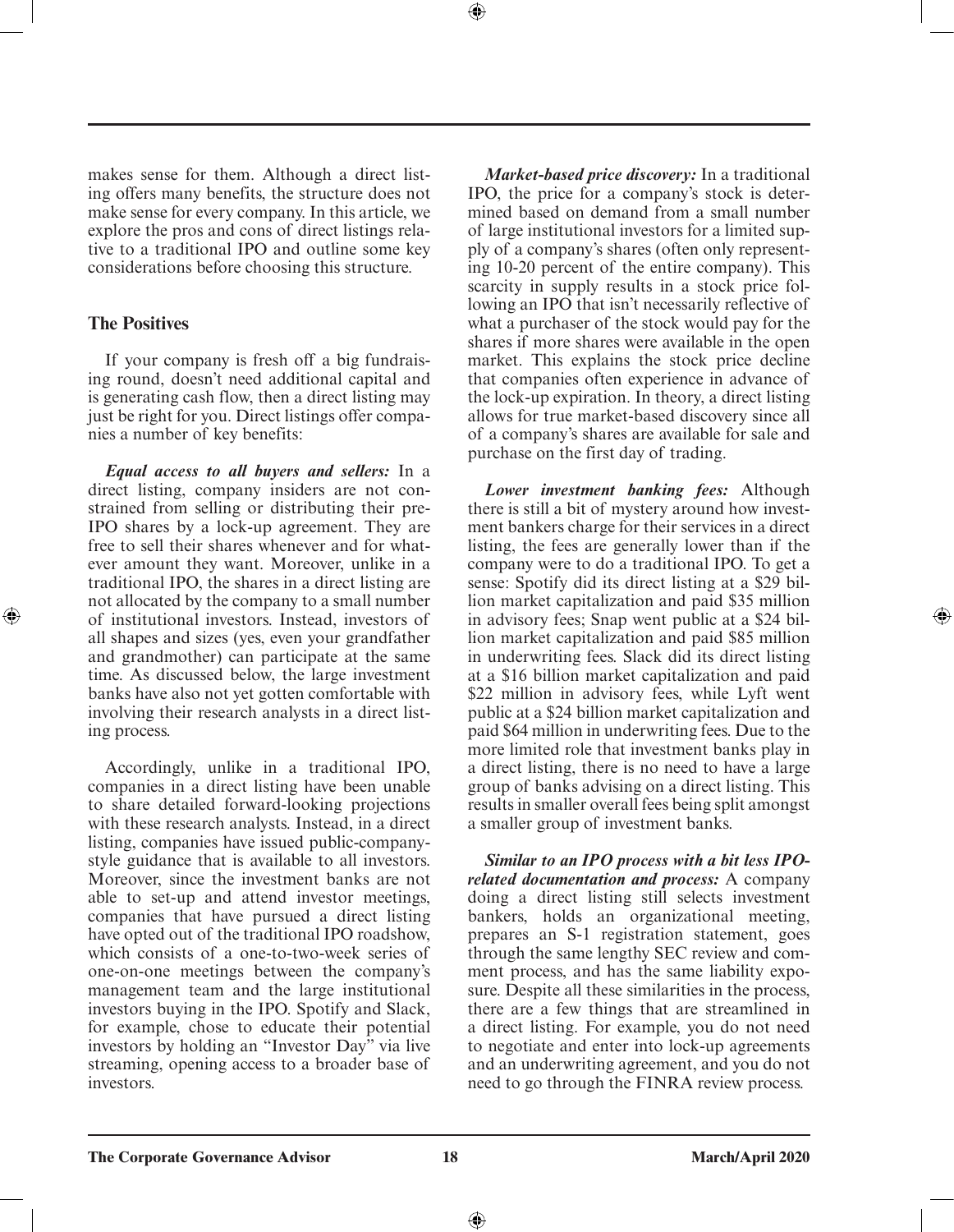#### **The Downsides**

⊕

Despite all the positives, a direct listing is not for every company. Here are \*some\* of the downsides to consider if your company is thinking about doing a direct listing:

*A direct listing is NOT (currently) a capitalraising event:* One big misconception is that a direct listing is a capital-raising event for the company—like a traditional IPO. It is not. Companies doing a direct listing aren't currently raising capital. Even with massive pre-IPO fundraising rounds, many technology companies still need to raise additional capital in their IPO. There have been many instances of high-profile technology companies that have raised a lot of money prior to an IPO and still opted for a traditional IPO structure over a direct listing, including Uber, Lyft and Pinterest. Not being able to raise capital in a direct listing probably forecloses this structure for many technology companies, especially those that are not yet profitable or that do not have a clear path to profitability.

Companies that do direct listings can raise capital in a follow-on offering afterward but if the company's stock price trades down following the direct listing, it may be unable to execute a transaction or have to do so under non-ideal terms. And although the SEC recently rejected an NYSE proposed rule change to allow for a company to raise capital and do a direct listing at the same time, we expect significant regulatory developments in the near future that will give companies more flexibility to pursue alternatives to a traditional IPO.

*No ability for the company and its board of directors to set the price for the shares or control investor allocations:* If your company or board of directors wants to set the price of the shares sold and choose the investors that will buy shares in the offering, then a direct listing isn't for you. The trading price of the stock following the direct listing is completely beholden to the whims of the market. Moreover, companies can't pick and choose which investors they want to allocate the shares to. Unlike a traditional

IPO, where companies have a say in the allocation of shares, and are able to place the shares with long-term, high-quality institutional investors, companies in a direct listing will have a stockholder base composed of any investor that decides to buy the shares on the open market.

*No research analyst education process:* In a traditional IPO, companies spend significant time with their investment bank research analysts that will cover the company and its stock following the IPO. Ensuring that these research analysts have a clear understanding of a company's business is critical as the research that these analysts publish can have a significant impact on a company's stock price. By all accounts, the process of spending time with the research analysts and building a forward financial model that has been vetted with the research analysts is very useful for companies and allows analysts to build deep familiarity with the companies they are covering. Unfortunately, due to regulatory restrictions that limit what can be shared with research analysts that are not a part of your underwriting syndicate, the investment banks have not yet gotten comfortable with allowing their research analysts to participate in a direct listing.

⊕

Instead, both Spotify and Slack issued publiccompany-style financial guidance shortly before their IPO. As a result of the research analyst limitations, companies that do a direct listing are deprived of the valuable exercise of spending time educating the analysts as they would in a traditional IPO process. Moreover, while a company that is very well known may draw research analyst coverage regardless of whether their investment bank was engaged in a direct listing, companies that are less well known that try to do a direct listing may not get research coverage.

*Need to create a liquid market for your shares on the first day of trading:* There is a lot of uncertainty in a direct listing because it is unclear who will sell and buy shares on the first day of trading. In a traditional IPO, you know who the buyers are and the bankers have a good sense of the trading patterns of your IPO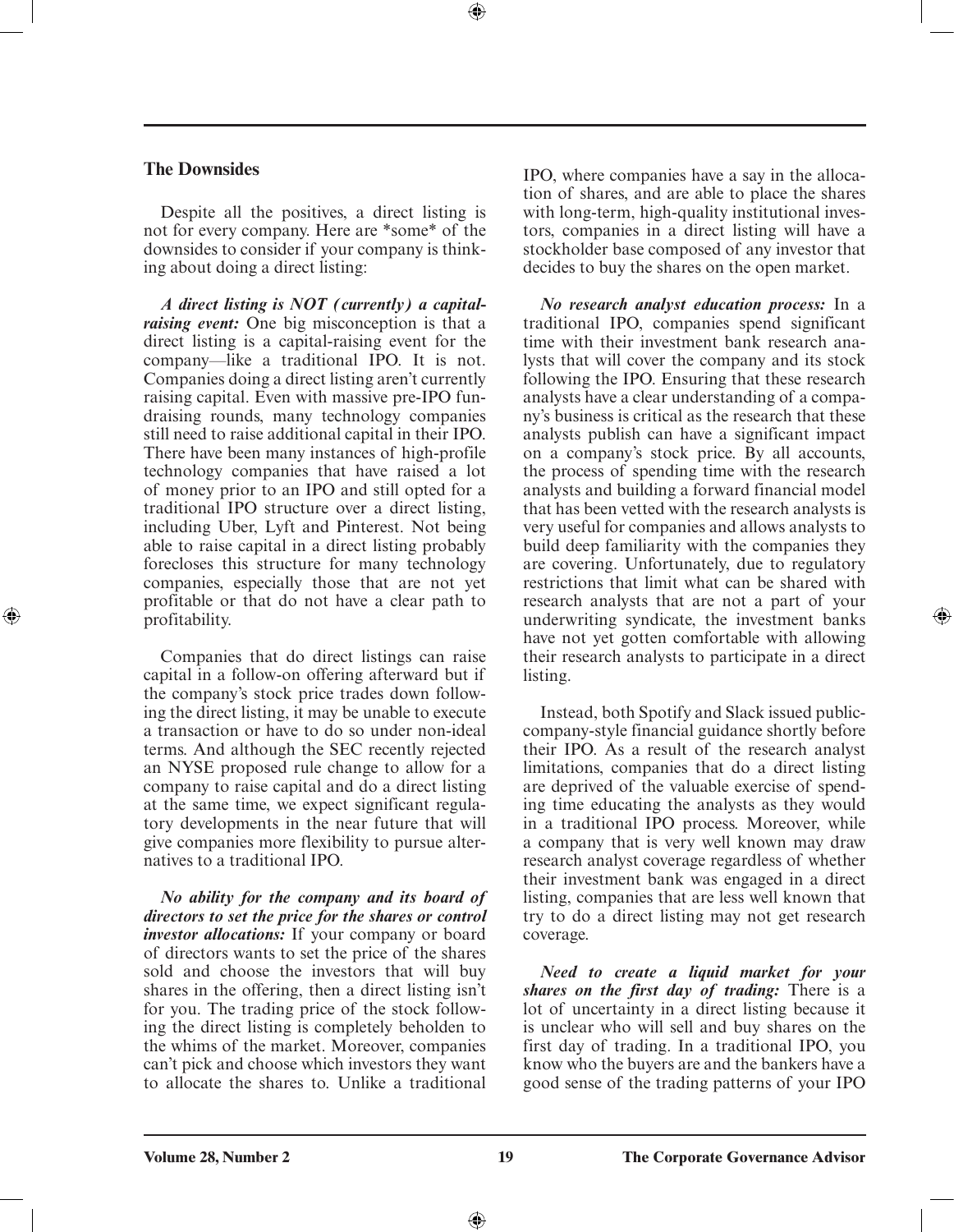| Table 1: How is a Direct Listing Different From a Traditional IPO. Click image to enlarge |                                                                                                                               |                                                                                                 |  |
|-------------------------------------------------------------------------------------------|-------------------------------------------------------------------------------------------------------------------------------|-------------------------------------------------------------------------------------------------|--|
|                                                                                           | <b>Direct Listing</b>                                                                                                         | <b>Traditional IPO</b>                                                                          |  |
| Financial Advisors Role &<br><b>Underwriting Process</b>                                  | Company registers for resale existing<br>outstanding shares without an investment bank<br>underwriting the stock              | Company sells shares to an investment<br>bank who then sells the shares to<br>investors         |  |
|                                                                                           | Financial advisors do not plan and participate<br>in investor meeting                                                         | Underwriters plan and participate in<br>investor meetings                                       |  |
|                                                                                           | Company pays flat fee to Financial Advisor                                                                                    | Company pays underwriters a<br>commission on sale of shares (typically<br>7% in an IPO)         |  |
| Share Registration & Plan<br>of Distribution                                              | No new shares are created and no capital is<br>raised                                                                         | New shares issued by company and/or<br>sold by existing investors                               |  |
|                                                                                           | Gap between effectiveness of registration<br>statement and trading of stock due to<br>regulatory and logistical issues        | Stock begins trading on day immediately<br>following effectiveness of registration<br>statement |  |
| Stock Pricing & Trading<br>Activity                                                       | Prospective purchasers of shares place orders<br>with their broker of choice at whatever price<br>they believe is appropriate | Purchases by initial investors made at<br>IPO price set by company                              |  |
|                                                                                           | Market-driven price discovery                                                                                                 | Book-building during IPO roadshow                                                               |  |
|                                                                                           | Existing stockholders have access to immediate<br>liquidity (no lock-up)                                                      | Existing stockholders subject to<br>underwriter lock-up (usually 180 days)                      |  |
| Investor Education &<br>Guidance                                                          | Publicly streamed "Investor Day"                                                                                              | Meetings with institutional investors<br>during IPO roadshow                                    |  |
|                                                                                           | Ability to provide public-company style<br>financial guidance                                                                 | Limited in ability to provide financial<br>guidance due to liability concerns                   |  |
|                                                                                           | No information sharing with research analyst                                                                                  | Research analysts assist with investor<br>education                                             |  |

 $\bigoplus$ 

investors in the after-market. In a direct listing, that certainty goes out the door and the market for your shares will be limited by the number of shares that your insiders choose to sell on the open market. An illiquid market on the first day of trading could result in negative consequences for the stock price. Accordingly, companies need to spend a lot more time educating their insiders, including employees, about the direct listing process and how to sell shares, if they so choose, immediately after the stock begins trading. Also, some of the company's founders and venture capitalists will likely need to sell on the first day of trading to create an active and liquid market for the shares.

⊕

Finally, the employee education process needs to occur much earlier than it otherwise would in a traditional IPO. Since employees can trade

on the first day of trading, the shares need to be prepared for sale, and employees need to be educated about issues like insider trading prior to the first day of trading.

*Lots of heavy lifting by management to educate investors:* Because the investment bankers in a direct listing are not involved in setting up and attending investor meetings and with no traditional roadshow and research analyst modeling process, the onus falls on the company's management team to take control of, and run, the investor education process. Companies that do not have a management team that is experienced with navigating the complex public offering landscape may be better served by a traditional IPO, in which the investment bankers are able to assist with the investor education process.

⊕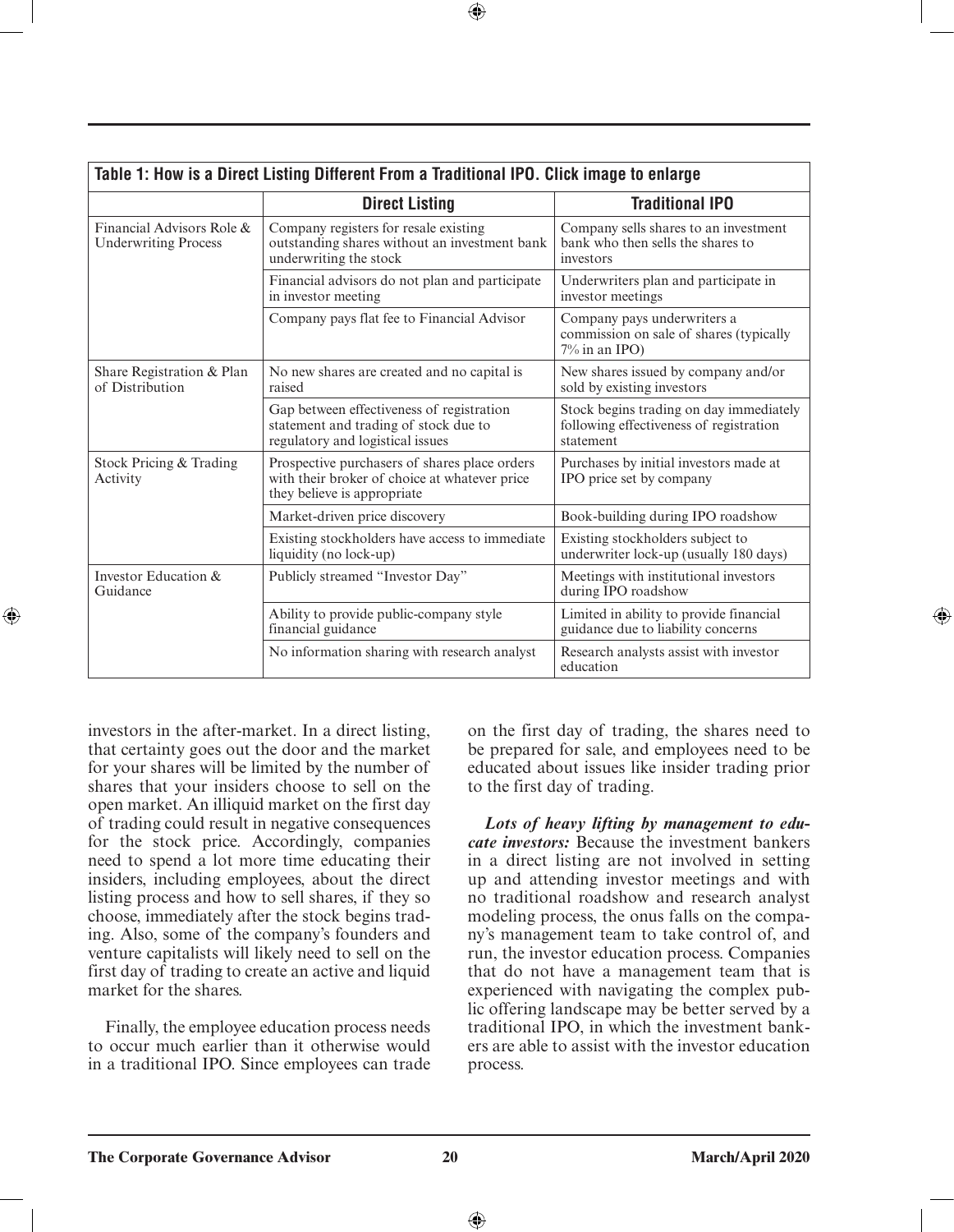### **How to Prepare for a Direct Listing— Best Practices**

Assuming you've already weighed the pros and cons and decided that a direct listing is right for your company, we've put together a list of a few must-do items to ensure everything goes as planned prior to listing your stock directly.

• *Review your financing and organizational documents:* This is an easy first step. In order to facilitate a direct listing, your financing and organizational documents should provide for the preferred stock to convert to common stock and for other preferred stock terms to terminate upon a direct listing. Unfortunately, most financing and organizational documents for venture-backed companies provide for the preferred stock to only convert, and for other preferred stock terms to terminate, upon an underwritten IPO. In addition, sometimes the conversion of the preferred stock is conditioned upon the company achieving a minimum IPO price.

 Since a direct listing would not meet the definition of an underwritten IPO, companies should consider amending their financing and organizational documents in order to preserve flexibility for a direct listing. We have started to work with many of our clients to review and, oftentimes in connection with a financing round, modify their financing and organizational documents to preserve flexibility to do a direct listing.

• *Consider a fundraising round before your direct listing:* Because your company will not be raising capital in a direct listing (at least not yet), if it still needs additional capital, you should consider doing an equity financing between six and 12 months ahead of the direct listing. The financing should be sufficient in size to carry the company through profitability. Ideally, the financing would include traditional IPO investors, which will help to both create liquidity for the company's shares on the first day of trading as a public company and allow those investors, who will also likely be purchasers

of shares in the direct listing, to familiarize themselves with the company.

- Facilitate price discovery by removing transfer restrictions (\*don't do this without consulting with counsel and your investment bankers): In order to create liquidity on the first day of trading and facilitate price discovery, especially if you anticipate issues with liquidity, it may help to create an active secondary market for your company's shares in advance of the direct listing. One way to do this is to remove the transfer restrictions that typically exist in a venture-backed company's existing financing, organizational and equity documents. This is one of the tools that Slack considered in order to create a liquid market in the stock prior to its direct listing. Spotify had an active trading market for its shares prior to the direct listing.
- *Investor and research analyst education:* With no underwriting support from investment bankers and no formal research analyst education and modeling process, it is critical for management to be heavily involved in investor and analyst education and to own the process. We would encourage companies to design an extensive marketing plan six-to-12-months ahead of the direct listing. You don't want to start your direct listing without having spent significant time with the investors and research analysts that are active in your company's space. While most of our clients that are doing a traditional IPO outsource their investor relations (IR) function to an external IR firm, we would strongly encourage companies considering a direct listing to hire a strong internal IR person to assist in positioning and with investor introductions and education.

⊕

• *Educate your existing investors and employees:* As discussed above, it is very important to facilitate a liquid market for the stock on the first day of trading. In order to do so, it is critical for a company to educate existing investors and employees about the direct listing process, including how shares may be sold on the first day of trading. As part of this process, the company should seek to gain a good understanding of selling interest from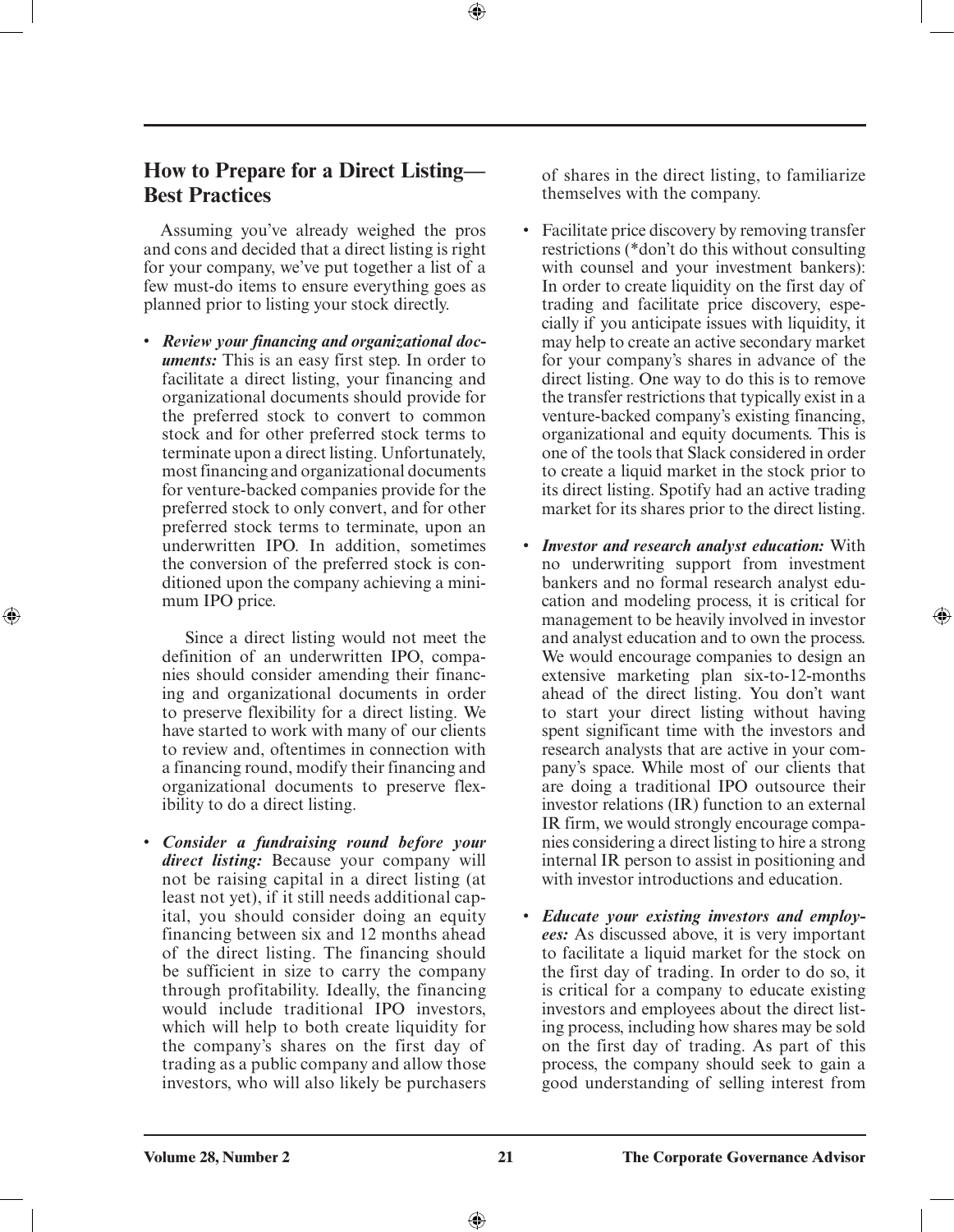| Table 2: The Pros and Cons of a Direct Listing. Click image to enlarge                     |                                                                                                                                                            |  |
|--------------------------------------------------------------------------------------------|------------------------------------------------------------------------------------------------------------------------------------------------------------|--|
| <b>Pros</b>                                                                                | <b>Cons</b>                                                                                                                                                |  |
| Greater liquidity for existing stockholders and<br>option/RSU holders                      | Opening stock price will be completely subject to market demand<br>and potential market swings; No ability of company and board<br>to set price for shares |  |
| Equal access for all buyers and sellers                                                    | Less control over investors buying shares                                                                                                                  |  |
| Greater transparency                                                                       | No additional capital raised by company                                                                                                                    |  |
| Ability to provide public-company style guidance                                           | More comprehensive investor education needed—no traditional<br>IPO roadshow to tell story to investors and no research analyst<br>information sharing      |  |
| No dilution to existing stockholders                                                       | May end up paying more to financial advisors than would have in<br>standard IPO underwriting fees                                                          |  |
| No lock-up restrictions                                                                    | Limited by the number of shares company employees and<br>existing investors choose to sell on the open market                                              |  |
| Reduced IPO-related documentation (e.g., no<br>underwriting agreement)                     | Potential to miss out on participation by long-term or large<br>investors as would be typical in an IPO process                                            |  |
| No FINRA review process                                                                    | Financial advisors do not plan and participate in investor<br>meetings                                                                                     |  |
| "Well-trodden" path from an SEC and stock<br>exchange perspective due to Spotify and Slack | Logistical and communication hurdles in getting shares ready for<br>trading upon listing                                                                   |  |
| Cost of capital cheaper in subsequent offerings                                            | D&O insurance more expensive                                                                                                                               |  |

 $\bigoplus$ 

existing investors. Founders and VCs also must be willing to sell on the first day of trading in order to create an active market for the shares. This education should come early in the direct listing process—much earlier than what you would see in a traditional IPO.

 $\bigoplus$ 

### **I Want the Benefits of Both a Traditional IPO and a Direct Listing: Are There Any Other Options?**

Based on discussions we have had with prominent investment bankers that work on

technology IPOs and direct listings, we think there's a lot more innovation to come. There have been many discussions about alternative IPO mechanisms and changing the SEC's current rules to allow for a non-traditional IPO. And although the SEC recently rejected the NYSE's proposed rule change to allow companies doing a direct listing to raise capital at the same time, the NYSE has stated it remains committed to evolving direct listings options. We expect significant regulatory developments in the near future that will give companies more flexibility to pursue alternatives to a traditional IPO.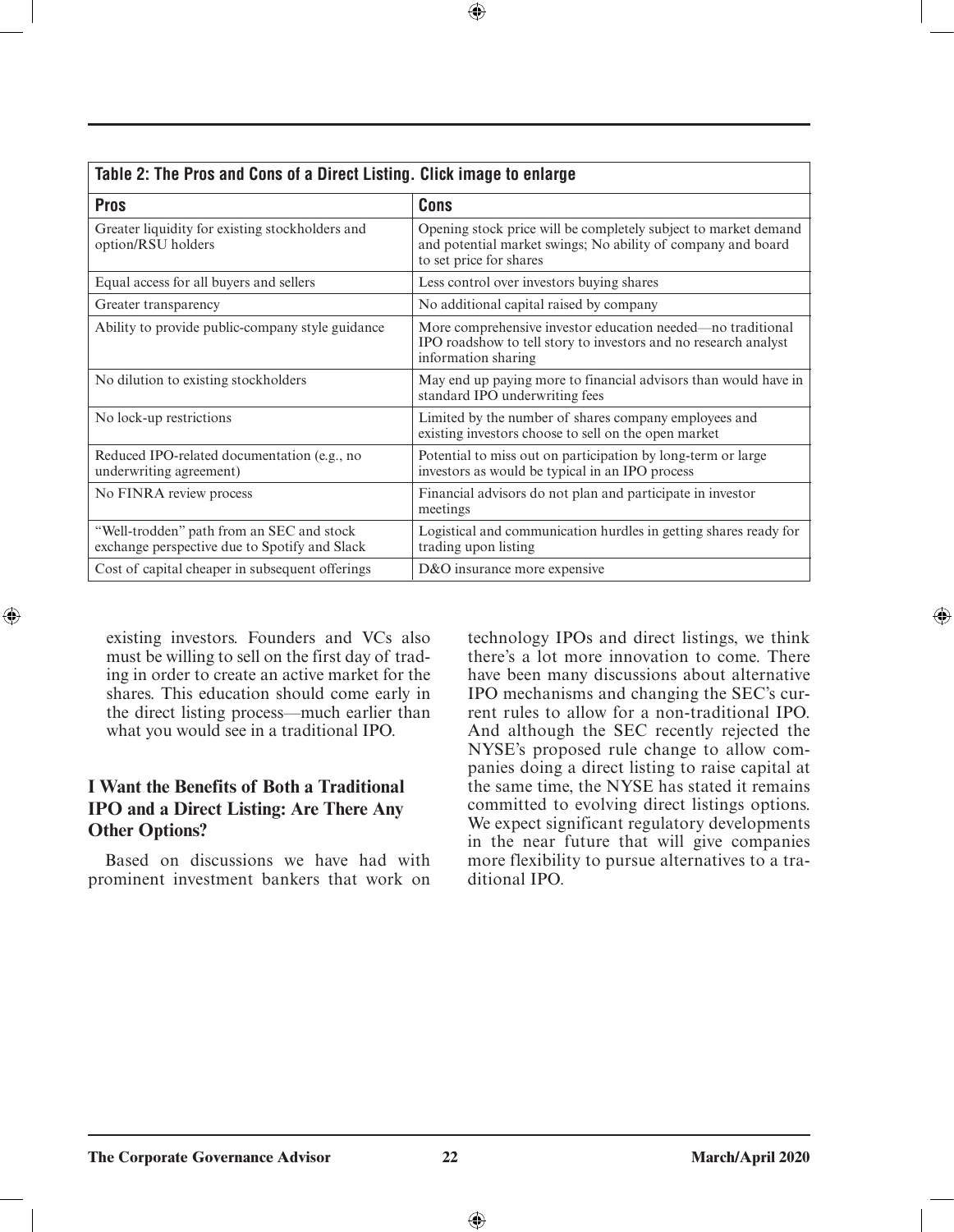# **Corporate Governance**

#### **EDITOR-IN-CHIEF**

Broc Romanek TheCorporateCounsel.net, Arlington, VA 703-237-9222 <*broc.romanek@thecorporatecounsel.net*>

> **PUBLISHER** Richard Rubin

**MARKETING MANAGER** Steven Santel

### **SPECIAL EDITORIAL ADVISORS**

Professor William T. Allen New York University Law School & Stern School of Business Counsel: Wachtell, Lipton, Rosen & Katz New York, NY

Kenneth J. Bialkin Skadden, Arps, Slate, Meagher & Flom New York, NY

Amy L. Goodman Gibson, Dunn & Crutcher LLP Washington, DC

Martin Lipton Wachtell, Lipton, Rosen & Katz New York, NY

Ira M. Millstein Weil, Gotshal & Manges New York, NY

 $\textcircled{\scriptsize\textsf{t}}$ 

### **EDITORIAL BOARD**

Ken Bertsch Council of Institutional Investors Washington, DC

Dennis J. Block Greenberg Traurig New York, NY

Andrew E. Bogen Gibson, Dunn & Crutcher LLP Los Angeles, CA

John Wilcox Sodali Ltd. New York, NY

 $\bigoplus$ 

Professor John C. Coffee Columbia Law School New York, NY

Professor Charles M. Elson University of Delaware, Center for Corporate Governance Wilmington, DE

Ning Chiu Davis Polk & Wardwell LLP New York, NY

Yafit Cohn The Travelers Companies New York, NY

Professor Ronald Gilson Stanford Law School Stanford, CA and Columbia Law School New York, NY

Keir Gumbs Uber Washington, DC

Richard H. Koppes Stanford Law School Sacramento, CA

John F. Olson Gibson, Dunn & Crutcher LLP Washington, DC

John F. Seegal Orrick, Herrington & Sutcliffe San Francisco, CA

Evelyn Cruz Sroufe Perkins Coie Seattle, WA

Paul D. Tosetti Latham & Watkins Los Angeles, CA

Beth Young Harvard Law School New York, NY

#### **ASPEN PUBLISHERS**

28 Liberty Street New York, NY 10005 212-771-0600